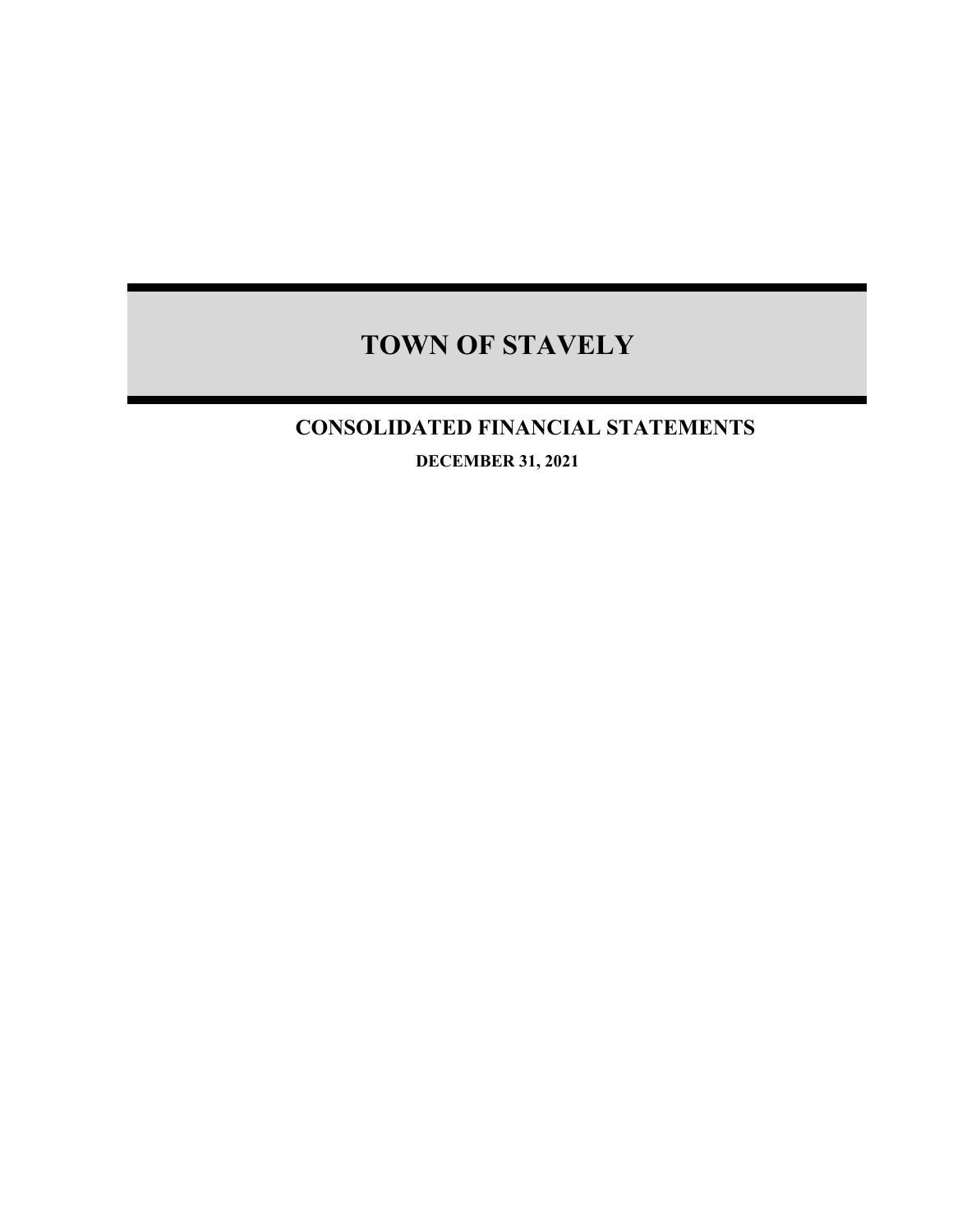## **DECEMBER 31, 2021**

## **CONTENTS**

|                                                          | Page      |
|----------------------------------------------------------|-----------|
| <b>INDEPENDENT AUDITOR'S REPORT</b>                      | $1 - 2$   |
| <b>FINANCIAL STATEMENTS</b>                              |           |
| <b>Consolidated Statement of Financial Position</b>      | 3         |
| <b>Consolidated Statement of Operations</b>              | 4         |
| Consolidated Statement of Change in Net Financial Assets | 5         |
| <b>Consolidated Statement of Cash Flows</b>              | 6         |
| Schedule of Changes in Accumulated Surplus               | 7         |
| Schedule of Tangible Capital Assets                      | 8         |
| Schedule of Property and Other Taxes                     | 9         |
| <b>Schedule of Government Transfers</b>                  | 10        |
| Schedule of Consolidated Expenses by Object              | 11        |
| Schedule of Segmented Disclosure                         | 12        |
| Notes to Financial Statements                            | $13 - 22$ |
| Management's Responsibility For Financial Reporting      | 23        |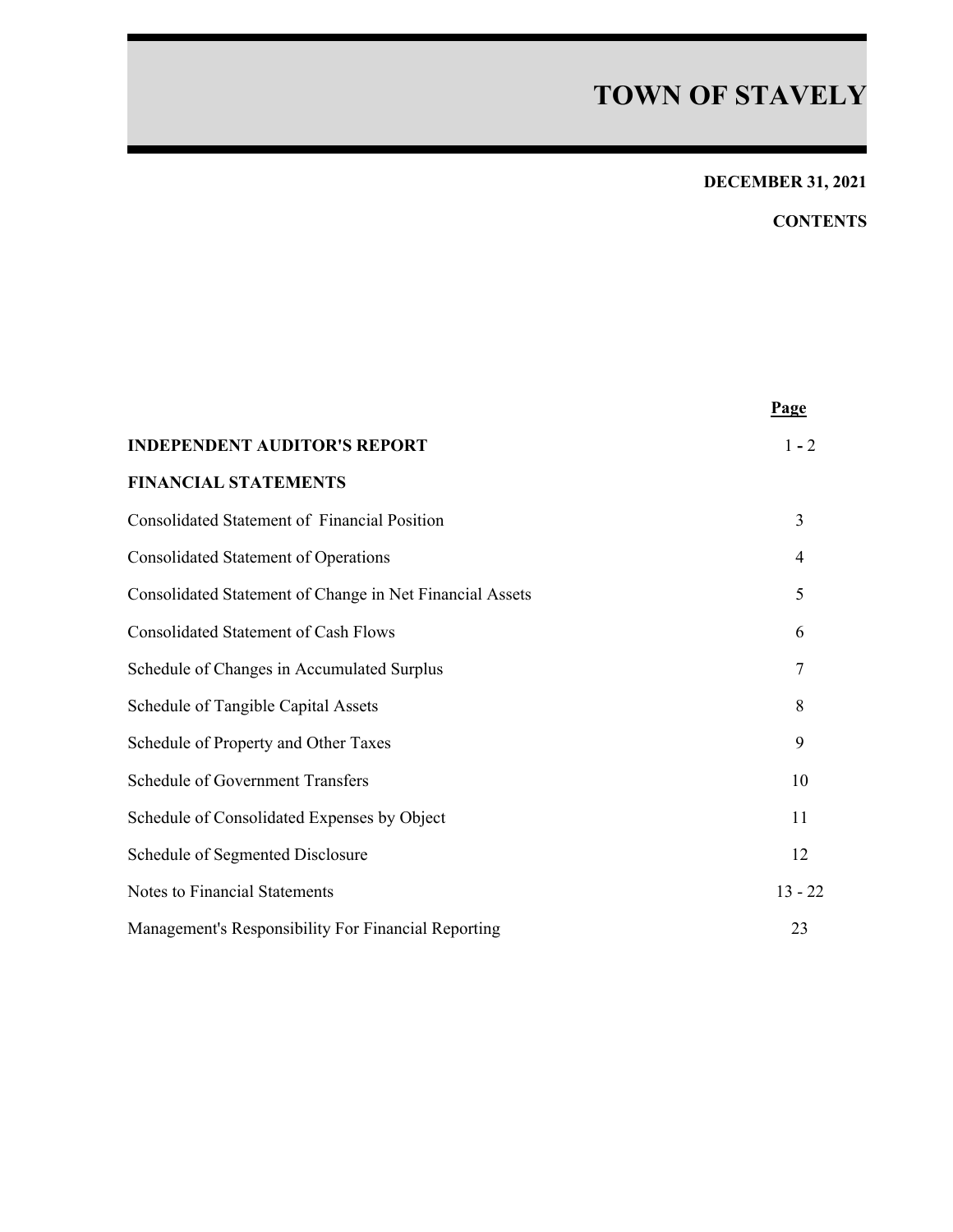

## **INDEPENDENT AUDITOR'S REPORT**

## **TO THE MEMBERS OF COUNCIL TOWN OF STAVELY**

We have audited the consolidated financial statements of the Town of Stavely, which comprise the consolidated statement of financial position for the year ended December 31, 2021 and the consolidated statements of operations, changes in net assets and cash flows for the year then ended, and a summary of significant accounting policies and other explanatory information.

In our opinion, the accompanying consolidated statements present fairly, in all material respects the financial position of the Town of Stavely as at December 31, 2021, and its financial performance and its cash flows for the year then ended in accordance with Canadian public sector accounting standards.

### **Basis for Opinion**

We conducted our audit in accordance with Canadian generally accepted auditing standards. Our responsibilities under those standards are further described in the Auditor's Responsibilities for the Audit of the Financial Statements section of our report. We are independent of the Town of Stavely in accordance with the ethical requirements that are relevant to our audit of the financial statements in Canada, and we have fulfilled our ethical responsibilities in accordance with these requirements. We believe that the audit evidence we have obtained is sufficient and appropriate.

#### **Responsibilities of Management and Those Charged with Governance for the Financial Statements**

Management is responsible for the preparation and fair presentation of the consolidated financial statements in accordance with Canadian public sector accounting standards organizations and for such internal control as management determines is necessary to enable the preparation of the consolidated financial statements that are free from material misstatement, whether due to fraud or error.

In preparing the consolidated financial statements, management is responsible for assessing the Town's ability to continue as a going concern, disclosing as applicable, matters related to going concern and using the going concern basis of accounting unless management either intends to liquidate the Town or to cease operations, or has no realistic alternative but to do so.

Those charged with governance are responsible for overseeing the Town's financial reporting process.

### **Auditor's responsibility for the Audit of the Financial Statements**

Our objectives are to obtain reasonable assurance about whether the consolidated financial statements as a whole are free from material misstatement, whether due to fraud or error, and to issue an auditor's report that includes our opinion. Reasonable assurance is a high level of assurance, but is not a guarantee that an audit conducted in accordance with Canadian generally accepted auditing standards will always detect a material misstatement when it exists. Misstatements can arise from fraud or error and are considered material if, individually or in the aggregate, they could reasonably be expected to influence the economic

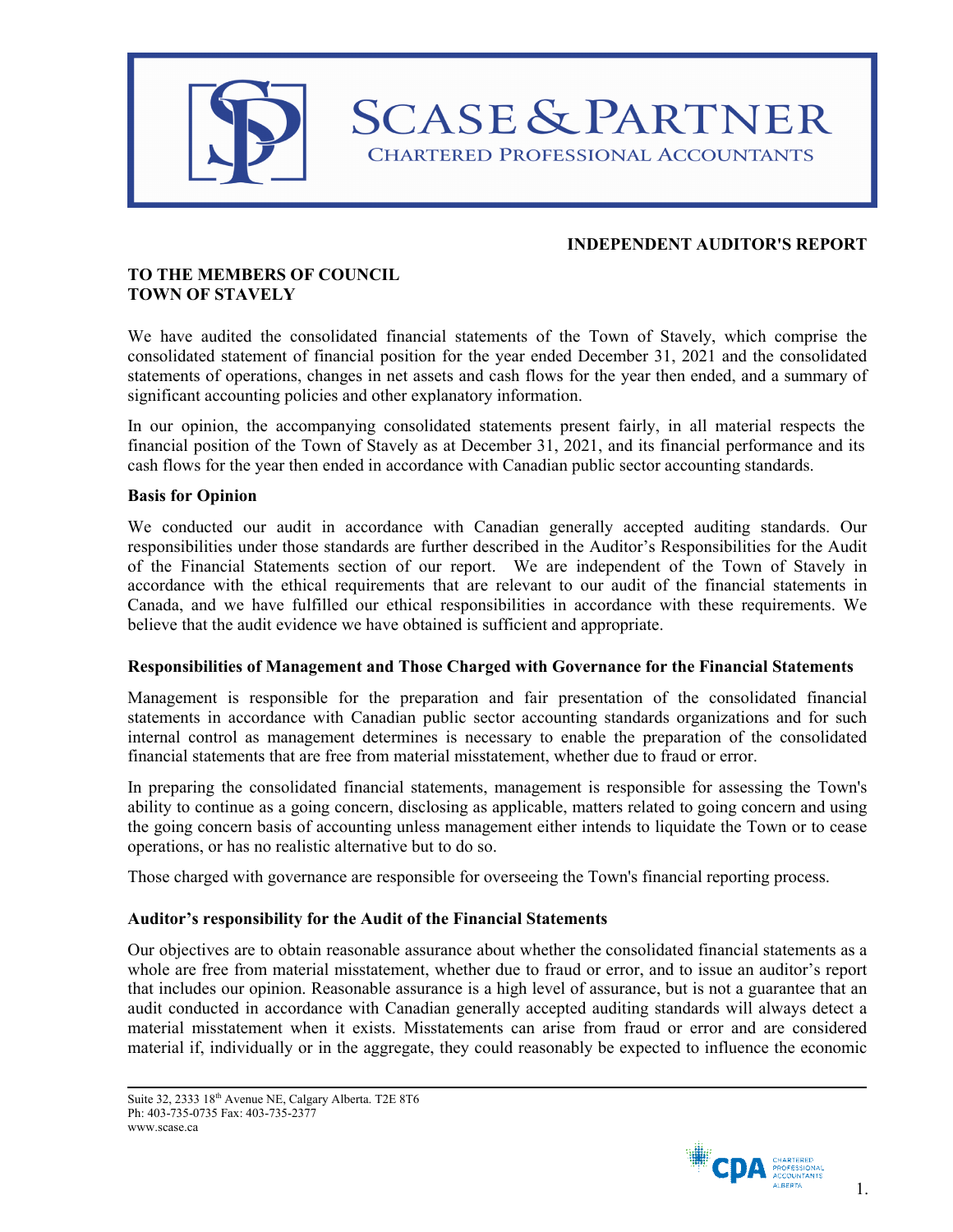decisions of users taken on the basis of these consolidated financial statements.

As part of an audit in accordance with Canadian generally accepted auditing standards, we exercise professional judgment and maintain professional skepticism throughout the audit. We also:

- Identify and assess the risks of material misstatement of the consolidated financial statements, whether due to fraud or error, design and perform audit procedures responsive to those risks, and obtain audit evidence that is sufficient and appropriate to provide a basis for our opinion. The risk of not detecting a material misstatement resulting from fraud is higher than for one resulting from error, as fraud may involve collusion, forgery, intentional omissions, misrepresentations, or the override of internal control.
- Obtain an understanding of internal control relevant to the audit in order to design audit procedures that are appropriate in the circumstances, but not for the purpose of expressing an opinion on the effectiveness of the Town's internal control.
- Evaluate the appropriateness of accounting policies used and the reasonableness of accounting estimates and related disclosures made by management.
- Conclude on the appropriateness of management's use of the going concern basis of accounting and, based on the audit evidence obtained, whether a material uncertainty exists related to events or conditions that may cast significant doubt on the Town's ability to continue as a going concern. If we conclude that a material uncertainty exists, we are required to draw attention in our auditor's report to the related disclosures in the consolidated financial statements or, if such disclosures are inadequate, to modify our opinion. Our conclusions are based on the audit evidence obtained up to the date of our auditor's report. However, future events or conditions may cause the Town to cease to continue as a going concern.
- Evaluate the overall presentation, structure, and content of the consolidated financial statements, including the disclosures, and whether the consolidated financial statements represent the underlying transactions and events in a manner that achieves fair presentation.
- Obtain sufficient appropriate audit evidence regarding the financial information of the entities or business activities within the Municipality to express an opinion on the consolidated financial statements. We are responsible for the direction, supervision and performance of the Town's audit. We remain solely responsible for our audit opinion.

We communicate with those charged with governance regarding, among other matters, the planned scope and timing of the audit and significant audit findings, including any significant deficiencies in internal control that we identify during our audit.

The engagement partner on the audit resulting in this independent auditor's report is Darryl Scase

April 1, 2022

Showse to Partner

Calgary, Alberta Chartered Professional Accountants

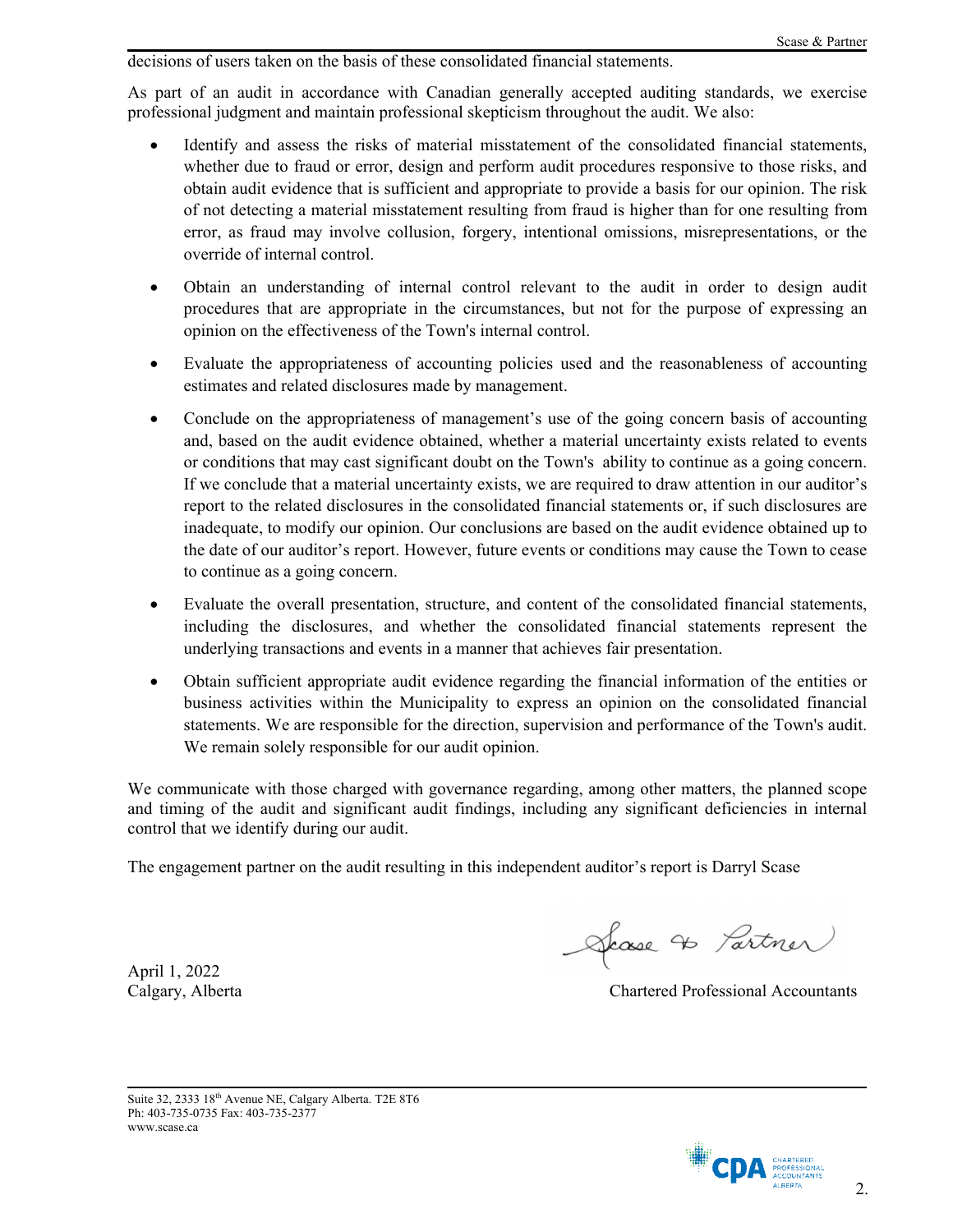|                                                  | AS AT DECEMBER 31, 2021 |             |  |  |  |
|--------------------------------------------------|-------------------------|-------------|--|--|--|
|                                                  | 2021                    | 2020        |  |  |  |
| <b>FINANCIAL ASSETS</b>                          |                         |             |  |  |  |
| Cash and temporary investments (Note 2)          | \$1,288,065             | \$1,335,517 |  |  |  |
| Receivables:                                     |                         |             |  |  |  |
| Taxes and grants in lieu of receivable (Note 3)  | 32,317                  | 67,480      |  |  |  |
| Trade and other receivables (Note 3)             | 49,305                  | 41,509      |  |  |  |
| Due from other governments (Note 3)              | 606,610                 | 366,732     |  |  |  |
| Land held for resale (Note 4)                    | 435,112                 | 264,972     |  |  |  |
|                                                  | 2,411,409               | 2,076,210   |  |  |  |
| <b>LIABILITIES</b>                               |                         |             |  |  |  |
| Accounts payable and accrued liabilities         | 26,410                  | 55,486      |  |  |  |
| Deferred revenue (Note 7)                        | 1,007,240               | 917,596     |  |  |  |
| Long term debt (Note 6)                          | 279,415                 | 153,116     |  |  |  |
|                                                  | 1,313,065               | 1,126,198   |  |  |  |
| <b>NET FINANCIAL ASSETS</b>                      | 1,098,344               | 950,012     |  |  |  |
|                                                  |                         |             |  |  |  |
| <b>NON-FINANCIAL ASSETS</b>                      |                         |             |  |  |  |
| Tangible capital assets (Schedule 2, Note 5)     | 5,650,947               | 5,793,000   |  |  |  |
|                                                  | 5,650,947               | 5,793,000   |  |  |  |
|                                                  |                         |             |  |  |  |
| <b>ACCUMULATED SURPLUS</b> (Schedule 1, Note 11) | \$6,749,291             | \$6,743,012 |  |  |  |

## **CONSOLIDATED STATEMENT OF FINANCIAL POSITION**

## **APPROVED:**

- **\_\_\_\_\_\_\_\_\_\_\_\_\_\_\_\_\_\_\_\_\_\_\_\_\_\_\_\_\_ Mayor** X
- **\_\_\_\_\_\_\_\_\_\_\_\_\_\_\_\_\_\_\_\_\_\_\_\_\_\_\_\_\_ Councilor** X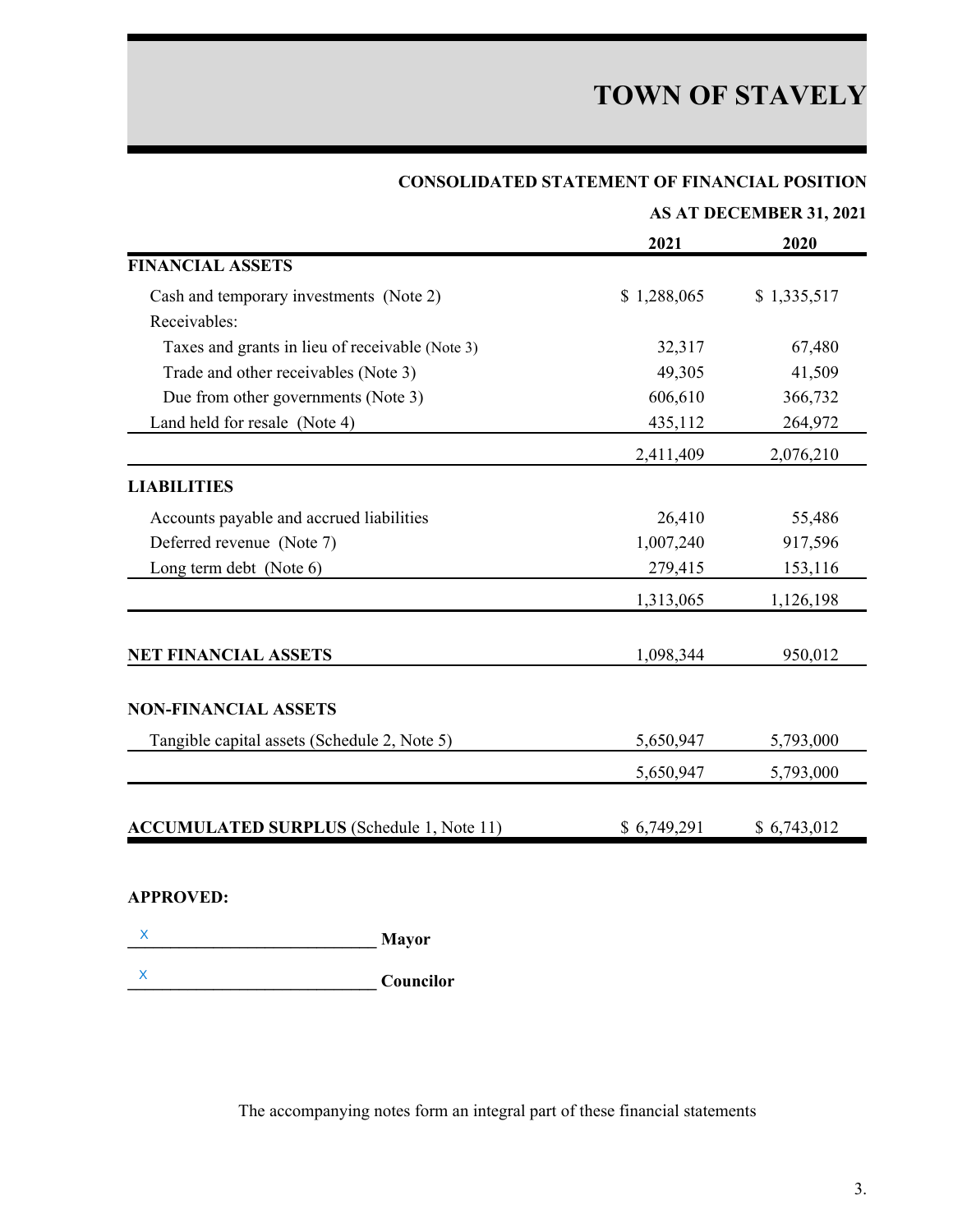|                                                |              | <b>DUDALI</b> |              |                |              |             |  |  |
|------------------------------------------------|--------------|---------------|--------------|----------------|--------------|-------------|--|--|
|                                                |              | (Unaudited)   |              | 2021           |              | 2020        |  |  |
| <b>REVENUE</b>                                 |              |               |              |                |              |             |  |  |
| Net municipal taxes (Schedule 3)               | $\mathbb{S}$ | 430,000       | $\mathbb{S}$ | 428,491        | $\mathbb{S}$ | 404,403     |  |  |
| User fees and sales                            |              | 276,250       |              | 305,851        |              | 260,456     |  |  |
| Government transfers (Schedule 4)              |              | 76,807        |              | 187,887        |              | 200,616     |  |  |
| Investment income                              |              | 7,400         |              | 6,336          |              | 9,494       |  |  |
| Franchise and concession contracts             |              | 47,842        |              | 54,334         |              | 36,807      |  |  |
| Penalties and costs of taxes                   |              | 20,500        |              | 18,585         |              | 21,043      |  |  |
| Rentals                                        |              | 10,950        |              | 11,818         |              | 11,803      |  |  |
| Licences and permits                           |              | 6,900         |              | 8,348          |              | 6,647       |  |  |
| Fines                                          |              | 100           |              | 122            |              | 99          |  |  |
| Other revenue                                  |              |               |              | 6,922          |              | 6,573       |  |  |
| Net loss on sale of capital assets             |              |               |              | $\blacksquare$ |              | (2,279)     |  |  |
|                                                |              | 876,749       |              | 1,028,694      |              | 955,662     |  |  |
| <b>EXPENSES</b>                                |              |               |              |                |              |             |  |  |
| Legislative                                    |              | 19,430        |              | 18,945         |              | 15,296      |  |  |
| Administration                                 |              | 229,015       |              | 206,569        |              | 241,068     |  |  |
| Fire and disaster                              |              | 24,642        |              | 48,241         |              | 40,314      |  |  |
| <b>Bylaws</b> enforcement                      |              | 22,039        |              | 16,037         |              | 5,564       |  |  |
| Common service                                 |              | 97,313        |              | 109,851        |              | 100,361     |  |  |
| Roads, streets, walks, lighting                |              | 65,500        |              | 205,707        |              | 201,228     |  |  |
| Water supply and distribution                  |              | 117,956       |              | 182,306        |              | 170,713     |  |  |
| Wastewater treatment and disposal              |              | 24,320        |              | 57,395         |              | 43,754      |  |  |
| Waste management                               |              | 83,420        |              | 89,015         |              | 72,558      |  |  |
| Family and community support                   |              | 66,571        |              | 66,055         |              | 59,545      |  |  |
| Cemeteries                                     |              | 750           |              | 750            |              | 750         |  |  |
| Land use, planning, zoning and development     |              | 9,500         |              | 69,216         |              | 9,186       |  |  |
| Subdivision land development                   |              | 12,702        |              | 4,160          |              | 5,218       |  |  |
| Parks and recreation                           |              | 51,915        |              | 93,421         |              | 65,810      |  |  |
| Culture                                        |              | 10,276        |              | 10,383         |              | 10,498      |  |  |
|                                                |              | 835,349       |              | 1,178,051      |              | 1,041,863   |  |  |
| (SHORTFALL) OF REVENUE OVER EXPENSES           |              |               |              |                |              |             |  |  |
| - BEFORE OTHER                                 |              | 41,400        |              | (149, 357)     |              | (86,201)    |  |  |
| Government transfers for capital (Schedule 4)  |              |               |              | 155,636        |              | 50,000      |  |  |
| <b>EXCESS (SHORTFALL) OF REVENUE OVER</b>      |              |               |              |                |              |             |  |  |
| <b>EXPENSES</b>                                |              | 41,400        |              | 6,279          |              | (36,201)    |  |  |
| <b>ACCUMULATED SURPLUS</b> , beginning of year |              | 6,743,012     |              | 6,743,012      |              | 6,779,213   |  |  |
| <b>ACCUMULATED SURPLUS, end of year</b>        |              | \$6,784,412   |              | \$6,749,291    |              | \$6,743,012 |  |  |

#### **CONSOLIDATED STATEMENT OF OPERATIONS FOR THE YEAR ENDED DECEMBER 31, 2021 BUDGET**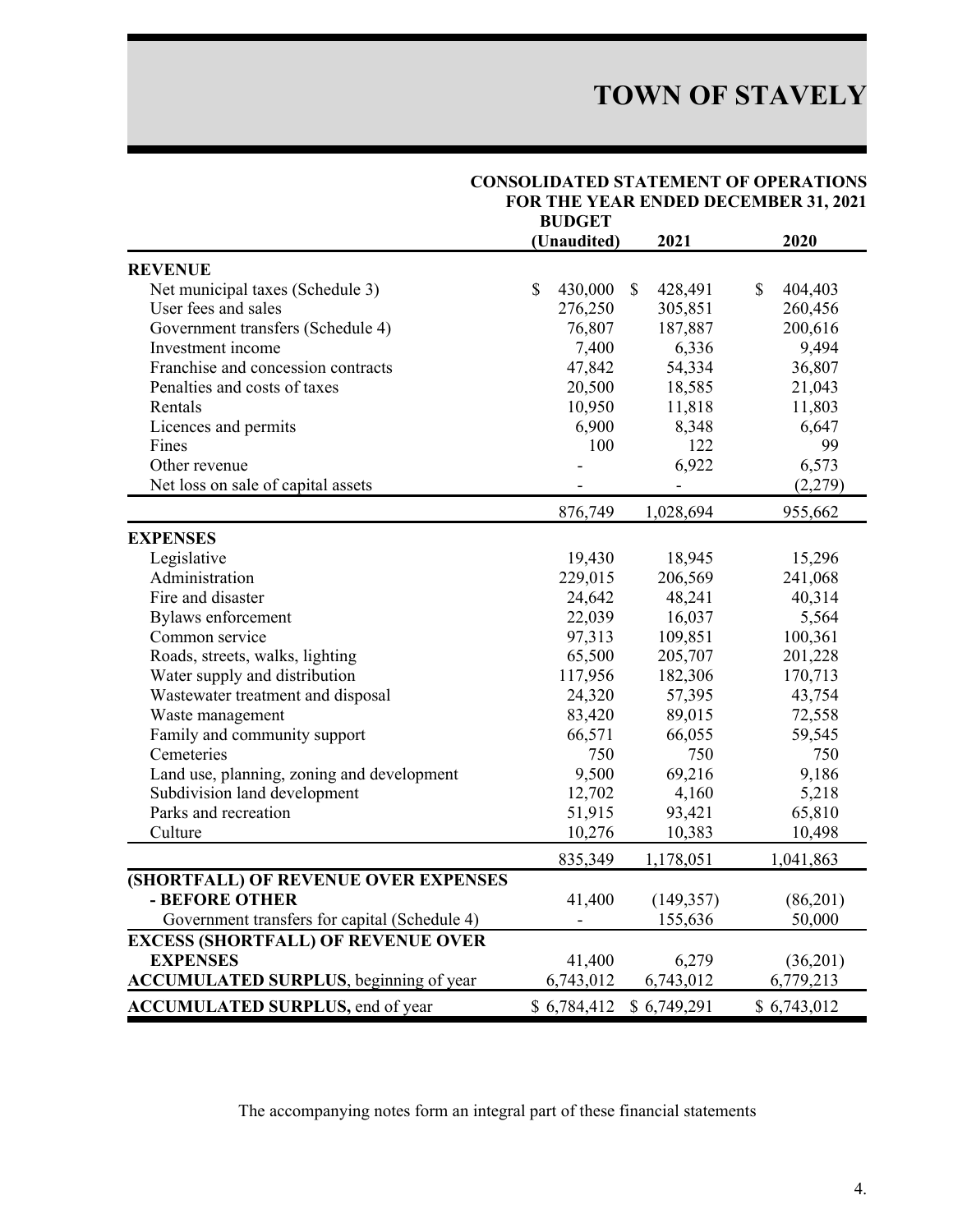## **CONSOLIDATED STATEMENT OF CHANGE IN NET FINANCIAL ASSETS (DEBT) FOR THE YEAR ENDED DECEMBER 31, 2021**

|                                                                                                                                                                                 |   | <b>BUDGET</b><br>(Unaudited) | 2021                         |   | <b>2020</b>                          |
|---------------------------------------------------------------------------------------------------------------------------------------------------------------------------------|---|------------------------------|------------------------------|---|--------------------------------------|
| <b>EXCESS (SHORTFALL) OF REVENUES OVER</b><br><b>EXPENSES</b>                                                                                                                   | S |                              | S<br>6,279                   | S | (36,201)                             |
| Acquisition of tangible capital assets<br>Proceeds on disposal of tangible capital assets<br>Amortization of tangible capital assets<br>Loss on sale of tangible capital assets |   | (263, 868)                   | (143, 222)<br>285,278<br>(3) |   | (69, 343)<br>482<br>265,950<br>2,281 |
|                                                                                                                                                                                 |   | (263, 868)                   | 142,053                      |   | 199,370                              |
| <b>INCREASE IN NET ASSETS</b>                                                                                                                                                   |   | (263, 868)                   | 148,332                      |   | 163,169                              |
| NET FINANCIAL ASSETS, beginning of year                                                                                                                                         |   | 950,012                      | 950,012                      |   | 786,843                              |
| NET FINANCIAL ASSETS, end of year                                                                                                                                               |   | 686,144                      | \$1,098,344                  |   | 950,012                              |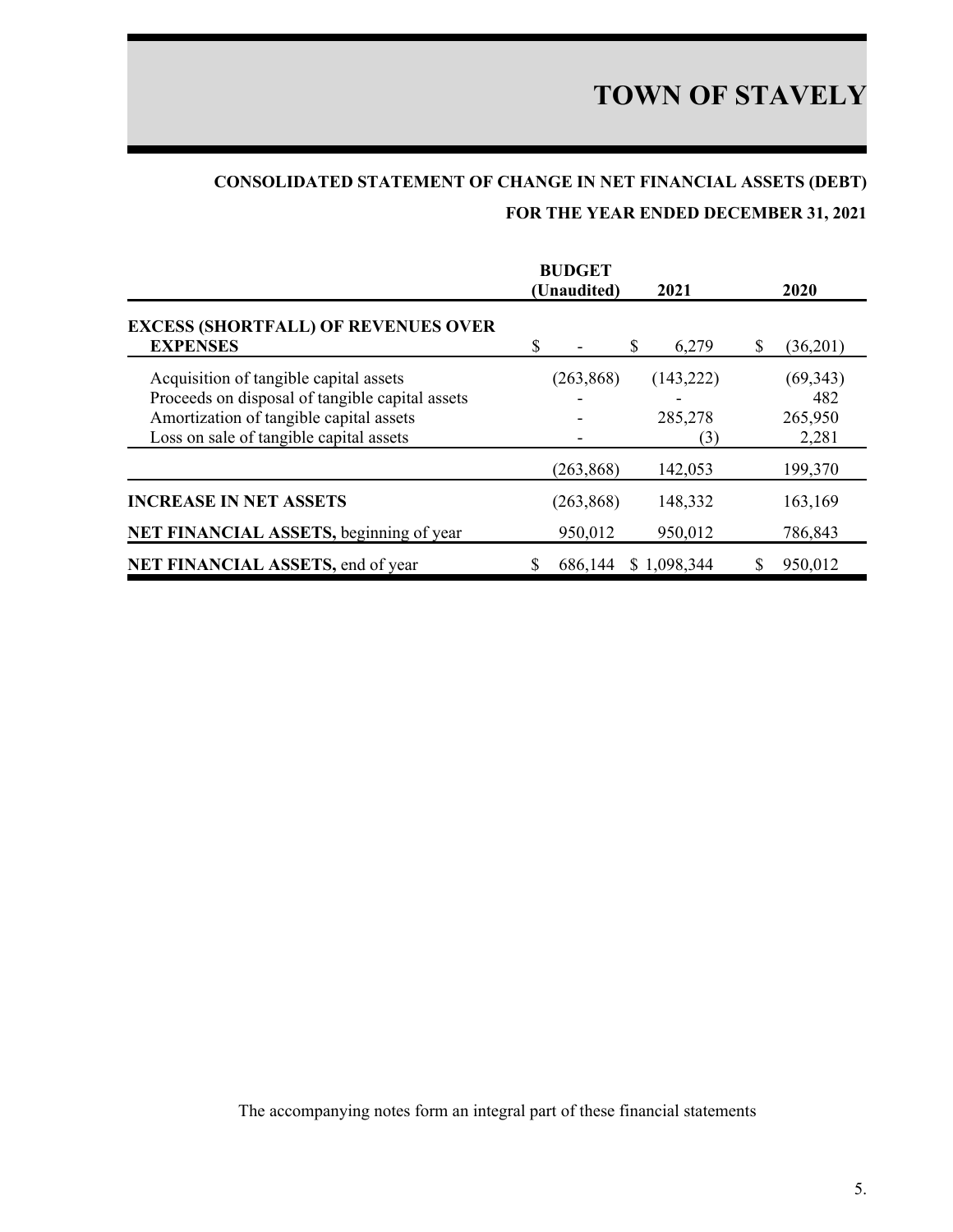## **CONSOLIDATED STATEMENT OF CASH FLOWS**

**FOR THE YEAR ENDED DECEMBER 31, 2021**

|                                                                          | 2021        | 2020                     |
|--------------------------------------------------------------------------|-------------|--------------------------|
| NET INFLOW (OUTFLOW) OF CASH RELATED                                     |             |                          |
| TO THE FOLLOWING ACTIVITIES:                                             |             |                          |
| <b>OPERATING</b>                                                         |             |                          |
| Excess (shortfall) of revenues over expenses                             | 6,279<br>\$ | $\mathbb{S}$<br>(36,201) |
| Non-cash items included in excess (shortfall) of revenues over expenses: |             |                          |
| Amortization of tangible capital assets                                  | 285,278     | 265,950                  |
| loss on disposal of tangible capital assets                              | (3)         | 2,281                    |
| Non-cash charges to operations (net change):                             |             |                          |
| Decrease (increase) in taxes and grants in lieu receivable               | 35,163      | 9,653                    |
| Decrease (increase) in trade and other receivables                       | (7, 797)    | 5,954                    |
| Decrease (increase) in due from other governments                        | (239, 878)  | (170,200)                |
| Decrease (increase) in land held for resale                              | (170, 140)  |                          |
| Increase (decrease) in accounts payable and accrued liabilities          | (29,077)    |                          |
| Increase (decrease) in deferred revenue                                  | 89,643      | 294,316                  |
| <b>CASH PROVIDED BY OPERATING TRANSACTIONS</b>                           | (30, 532)   | 371,753                  |
| <b>CAPITAL</b>                                                           |             |                          |
| Acquisition of tangible capital assets                                   | (143, 222)  | (69, 343)                |
| Sale of tangible capital assets                                          |             | 482                      |
|                                                                          |             |                          |
| <b>CASH APPLIED TO CAPITAL TRANSACTIONS</b>                              | (143, 222)  | (68, 861)                |
| <b>FINANCING</b>                                                         |             |                          |
| Long-term debt issued                                                    | 165,000     |                          |
| Long-term debt repaid                                                    | (38,701)    | (27,700)                 |
| <b>CASH APPLIED TO FINANCING TRANSACTIONS</b>                            |             |                          |
|                                                                          | 126,299     | (27,700)                 |
| <b>CHANGE IN CASH AND CASH EQUIVALENTS</b>                               | (47, 455)   | 275,192                  |
| CASH AND CASH EQUIVALENTS, beginning of year                             | 1,381,965   | 1,106,773                |
| CASH AND CASH EQUIVALENTS, end of year                                   | \$1,334,510 | \$1,381,965              |
|                                                                          |             |                          |
| <b>CASH AND CASH EQUIVALENTS IS REPRESENTED BY:</b>                      |             |                          |
| Cash and temporary investments (Note 2)                                  | \$1,288,065 | \$1,335,517              |
| <b>INTEREST EARNED ON INVESTMENTS</b>                                    | 6,336       | 9,494                    |
| <b>INTEREST PAID ON LONG-TERM DEBT</b>                                   | \$ 4,160    | \$ 5,218                 |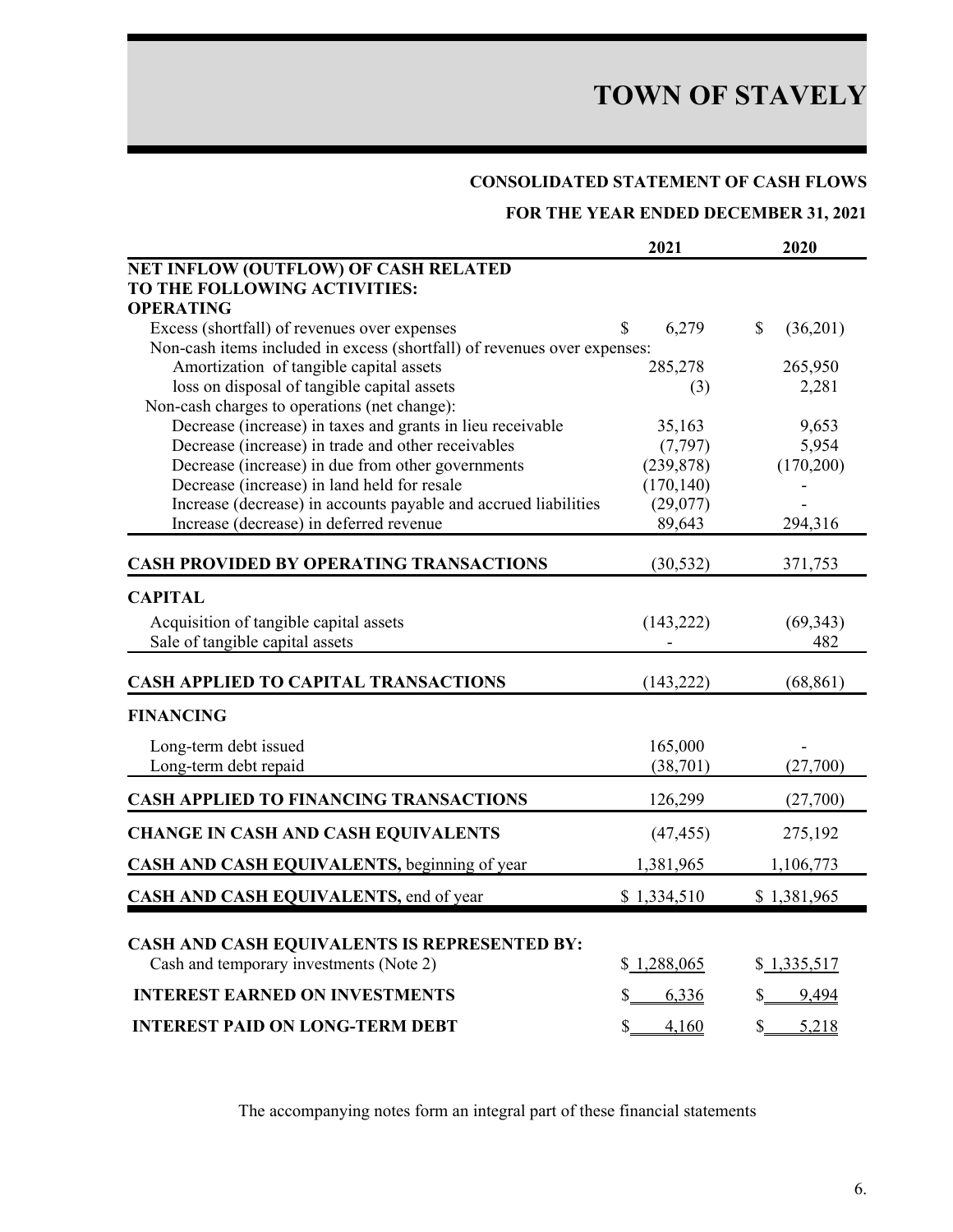## **SCHEDULE OF CHANGES IN ACCUMULATED SURPLUS**

## **FOR THE YEAR ENDED DECEMBER 31, 2021**

|                                                     |   | <b>Unrestricted</b><br><b>Surplus</b> | <b>Restricted</b><br><b>Surplus</b> | <b>Equity in Tangible</b><br><b>Capital Assets</b> | 2021                     | 2020                     |
|-----------------------------------------------------|---|---------------------------------------|-------------------------------------|----------------------------------------------------|--------------------------|--------------------------|
| <b>BALANCE</b> , beginning of year                  | S | 704,878                               | 398,250                             | \$5,639,884                                        | \$6,743,012              | \$6,779,213              |
| Excess (deficiency) of revenues over expenses       |   | 6,279                                 | $\overline{\phantom{0}}$            |                                                    | 6,279                    | (36,201)                 |
| Unrestricted funds designated for future use        |   | (59, 400)                             | 59,400                              |                                                    |                          | -                        |
| Restricted funds used for operations                |   | 4,457                                 | (4, 457)                            |                                                    |                          | $\overline{\phantom{0}}$ |
| Current year funds used for tangible capital assets |   | (143, 222)                            |                                     | 143,222                                            |                          | $\overline{\phantom{0}}$ |
| Annual amortization expense                         |   | 285,278                               | $\overline{\phantom{0}}$            | (285, 278)                                         | $\overline{\phantom{0}}$ | -                        |
| Capital long term debt (decrease) increase          |   | (27, 701)                             |                                     | 27,701                                             | $\overline{\phantom{0}}$ | $\overline{\phantom{0}}$ |
| Change in accumulated surplus                       |   | 65,691                                | 54,943                              | (114, 355)                                         | 6,279                    | (36,201)                 |
| <b>BALANCE</b> , end of year                        |   | 770,569                               | 453,193                             | \$5,525,529                                        | \$6,749,291              | \$6,743,012              |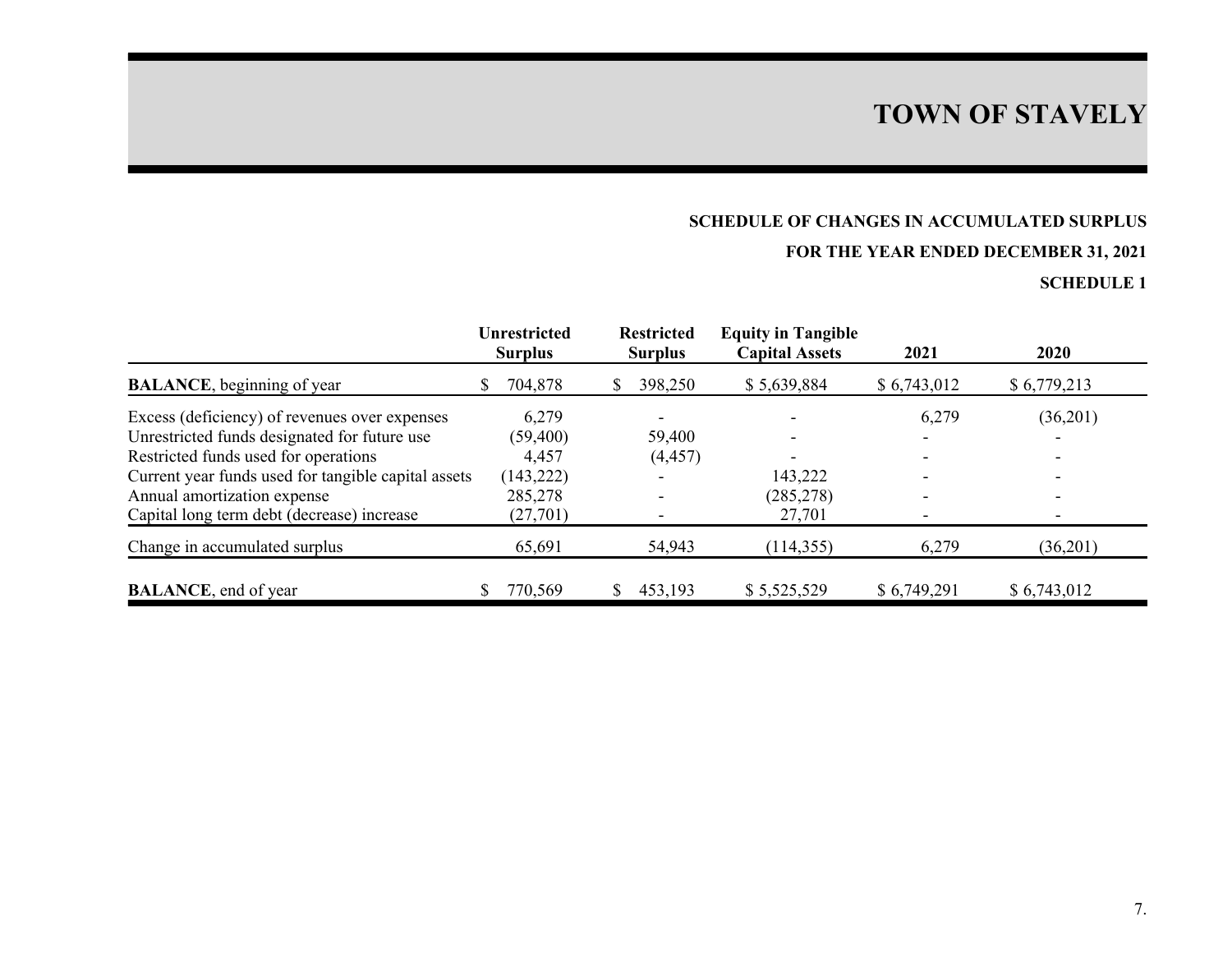## **SCHEDULE OF TANGIBLE CAPITAL ASSETS**

## **FOR THE YEAR ENDED DECEMBER 31, 2021**

## **SCHEDULE 2**

#### **ENGINEERED STRUCTURES**

|                                                                      | LAND    |    | <b>LAND</b><br>IMPROVEMENT BUILDINGS |                    | <b>ROADS AND</b><br><b>STREETS</b> |    | <b>WATER</b><br><b>SYSTEM</b> |    | <b>WASTE</b><br><b>SYSTEM</b> |     | <b>MACHINERY AND</b><br><b>EQUIPMENT</b> |    | <b>VEHICLES</b> |    | 2021                  |    | 2020                 |
|----------------------------------------------------------------------|---------|----|--------------------------------------|--------------------|------------------------------------|----|-------------------------------|----|-------------------------------|-----|------------------------------------------|----|-----------------|----|-----------------------|----|----------------------|
| COST:                                                                |         |    |                                      |                    |                                    |    |                               |    |                               |     |                                          |    |                 |    |                       |    |                      |
| BALANCE, beginning of year<br>Acquisition of tangible capital assets | 980,579 | -S | 44,705                               | .482,914<br>24,758 | 4,815,576<br>8,142                 | S  | 3,493,829<br>43,817           | -8 | 812,200<br>66,505             | - S | 416,420<br>٠                             | -S | 191,444         | S. | 12,237,667<br>143,222 | S. | 12,198,555<br>69,343 |
| Disposal of tangible capital assets                                  |         |    |                                      |                    |                                    |    |                               |    |                               |     |                                          |    |                 |    |                       |    | (30, 233)            |
| BALANCE, end of year                                                 | 980,579 |    | 44,705                               | 1,507,672          | 4,823,718                          |    | 3,537,646                     |    | 878,705                       |     | 416,420                                  |    | 191,444         |    | 12,380,889            |    | 12,237,665           |
| <b>ACCUMULATED AMORTIZATION:</b>                                     |         |    |                                      |                    |                                    |    |                               |    |                               |     |                                          |    |                 |    |                       |    |                      |
| BALANCE, beginning of year                                           |         |    | 34,132                               | 432,505            | 3,525,446                          |    | 1,580,783                     |    | 614,715                       |     | 157,690                                  |    | 99,394          |    | 6,444,665             |    | 6,206,186            |
| Annual amortization                                                  |         |    | 1,626                                | 26,343             | 141,718                            |    | 66,204                        |    | 11,331                        |     | 21,160                                   |    | 16,896          |    | 285,278               |    | 265,950              |
| Accum amortization on disposals                                      |         |    |                                      |                    |                                    |    |                               |    |                               |     |                                          |    |                 |    |                       |    | (27, 471)            |
| BALANCE, end of year                                                 |         |    | 35,758                               | 458,848            | 3,667,164                          |    | 1,646,987                     |    | 626,046                       |     | 178,850                                  |    | 116,290         |    | 6,729,943             |    | 6.444,665            |
| <b>NET BOOK VALUE OF</b><br>TANGIBLE CAPITAL ASSETS \$               | 980,579 |    | 8.947                                | 1.048.824          | 1.156.554                          | S. | 1.890.659                     |    | 252,659                       |     | 237,570                                  |    | 75.154          | S. | 5,650,946             |    | 5,793,000            |
| <b>2020 NET BOOK VALUE OF</b><br><b>TANGIBLE CAPITAL ASSETS \$</b>   | 980,579 |    | 10,573                               | 1,050,409          | ,290,130                           | S. | 1,913,045                     |    | 197,484                       |     | 258,730                                  |    | 92,050          | S. | 5,793,000             |    |                      |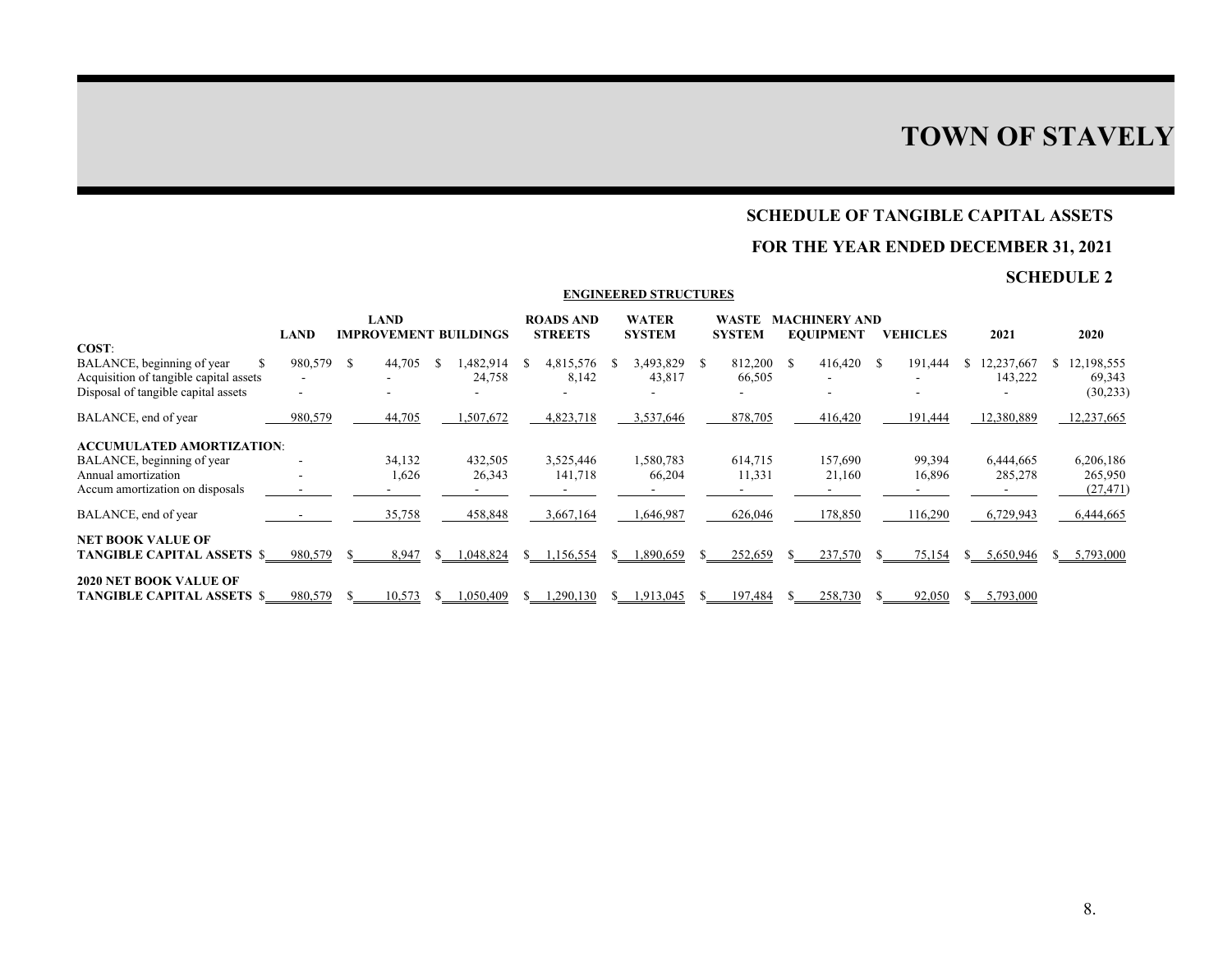## **SCHEDULE OF PROPERTY AND OTHER TAXES**

**FOR THE YEAR ENDED DECEMBER 31, 2021**

|                                                                       | <b>BUDGET</b><br>(Unaudited) | 2021                                      | 2020                            |
|-----------------------------------------------------------------------|------------------------------|-------------------------------------------|---------------------------------|
| <b>TAXATION</b>                                                       |                              |                                           |                                 |
| Real property taxes<br>Linear property taxes<br><b>Business taxes</b> | \$<br>622,316                | 607,265<br><sup>S</sup><br>8,966<br>4,576 | \$<br>565,596<br>7,443<br>4,408 |
|                                                                       | 622,316                      | 620,807                                   | 577,447                         |
| <b>REQUISITIONS</b>                                                   |                              |                                           |                                 |
| Alberta School Foundation Fund<br>Seniors Lodge                       | 175,922<br>16,394            | 175,922<br>16,394                         | 157,257<br>15,787               |
|                                                                       | 192,316                      | 192,316                                   | 173,044                         |
| <b>NET MUNICIPAL TAXES</b>                                            | \$<br>430,000                | 428,491<br>S                              | S<br>404,403                    |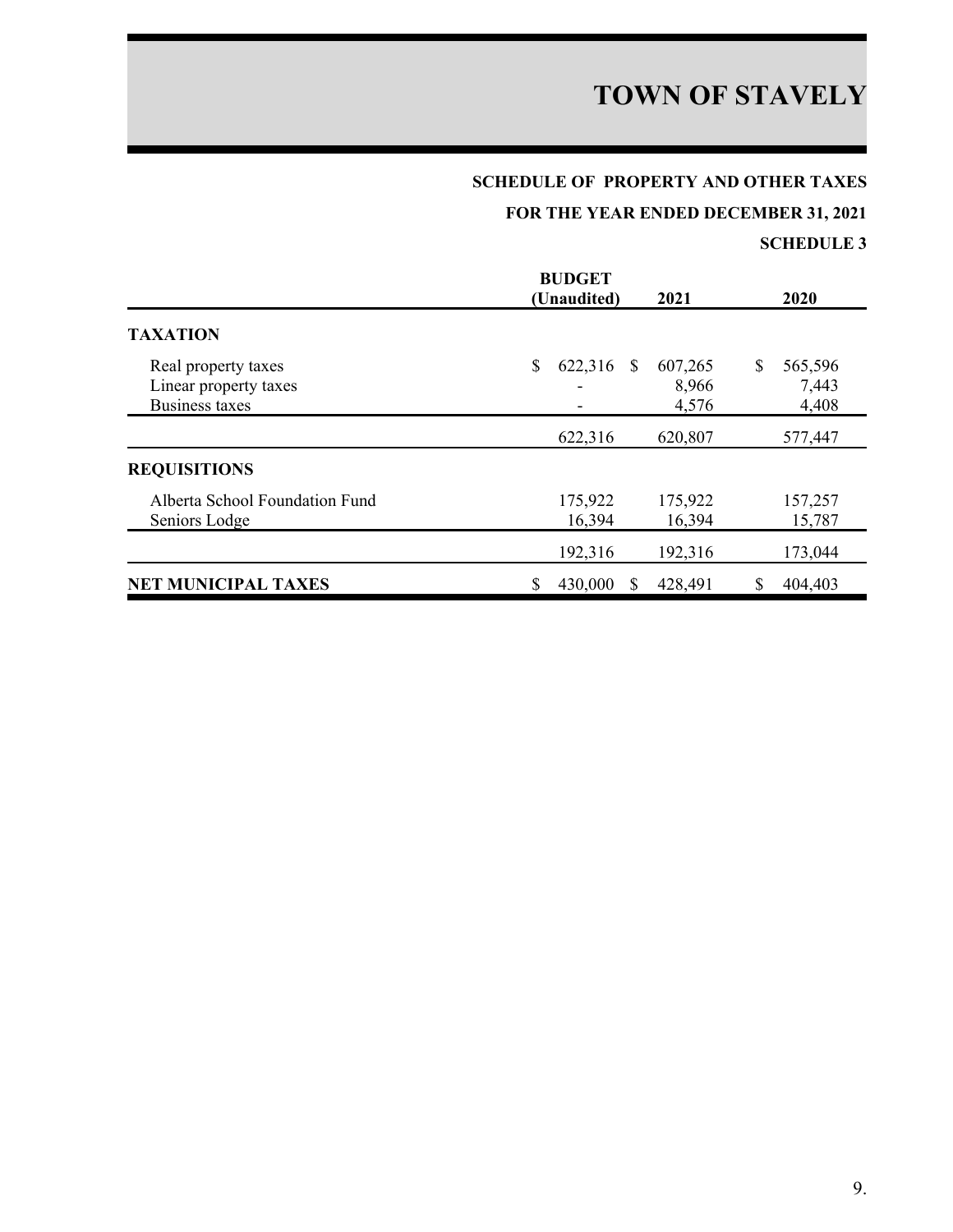## **SCHEDULE OF GOVERNMENT TRANSFERS**

**FOR THE YEAR ENDED DECEMBER 31, 2021**

|                                                                | <b>BUDGET</b><br>(Unaudited)      | 2021              | 2020                   |
|----------------------------------------------------------------|-----------------------------------|-------------------|------------------------|
| <b>TRANSFERS FOR OPERATING:</b>                                |                                   |                   |                        |
| <b>Provincial Government</b><br><b>Other Local Governments</b> | \$<br>71,807<br><b>S</b><br>5,000 | 177,187<br>10,700 | \$<br>195,616<br>5,000 |
|                                                                | 76,807                            | 187,887           | 200,616                |
| <b>TRANSFERS FOR CAPITAL:</b>                                  |                                   |                   |                        |
| Provincial Government                                          |                                   | 155,636           | 50,000                 |
|                                                                |                                   | 155,636           | 50,000                 |
| <b>TOTAL GOVERNMENT TRANSFERS</b>                              | \$<br>76,807                      | 343,523           | 250,616                |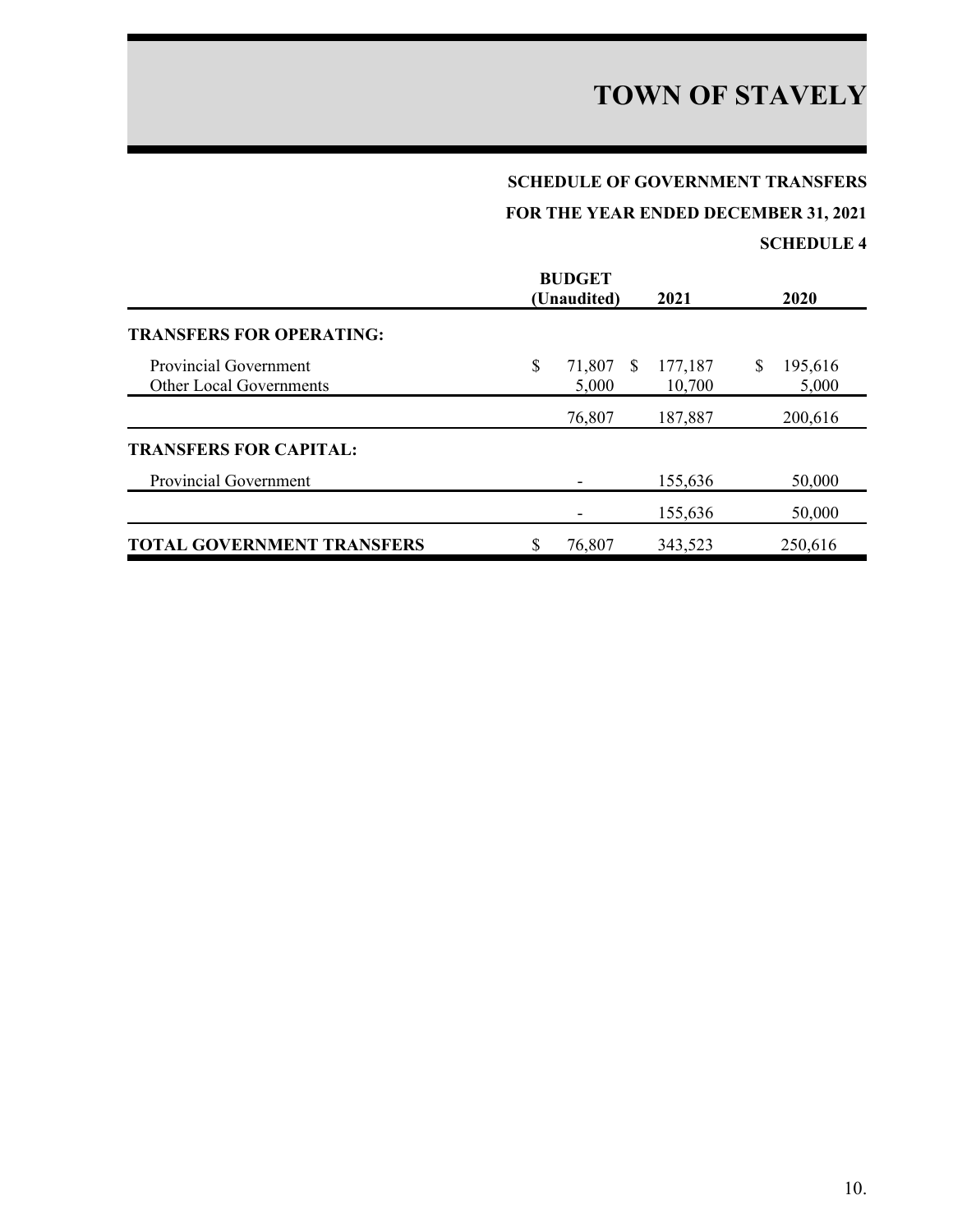## **SCHEDULE OF EXPENSES BY OBJECT**

## **FOR THE YEAR ENDED DECEMBER 31, 2021**

|                                            |   | <b>BUDGET</b><br>(Unaudited) |               | 2021      | 2020          |
|--------------------------------------------|---|------------------------------|---------------|-----------|---------------|
| <b>CONSOLIDATED EXPENDITURES BY OBJECT</b> |   |                              |               |           |               |
| Salaries, wages and benefits               | S | 378,613                      | <sup>\$</sup> | 372,902   | \$<br>348,820 |
| Amortization of tangible capital assets    |   |                              |               | 285,278   | 265,950       |
| Materials, goods and utilities             |   | 169,828                      |               | 173,725   | 155,796       |
| Contracted and general services            |   | 216,647                      |               | 257,877   | 175,526       |
| Interest on long-term debt                 |   | 11,862                       |               | 4,160     | 5,218         |
| Transfers to local boards and agencies     |   | 22,706                       |               | 60,723    | 66,138        |
| Purchases from other governments           |   | 35,192                       |               | 22,945    | 24,066        |
| Bank charges and short-term interest       |   | 500                          |               | 441       | 348           |
|                                            |   | 835,348                      |               | 1,178,051 | \$1,041,862   |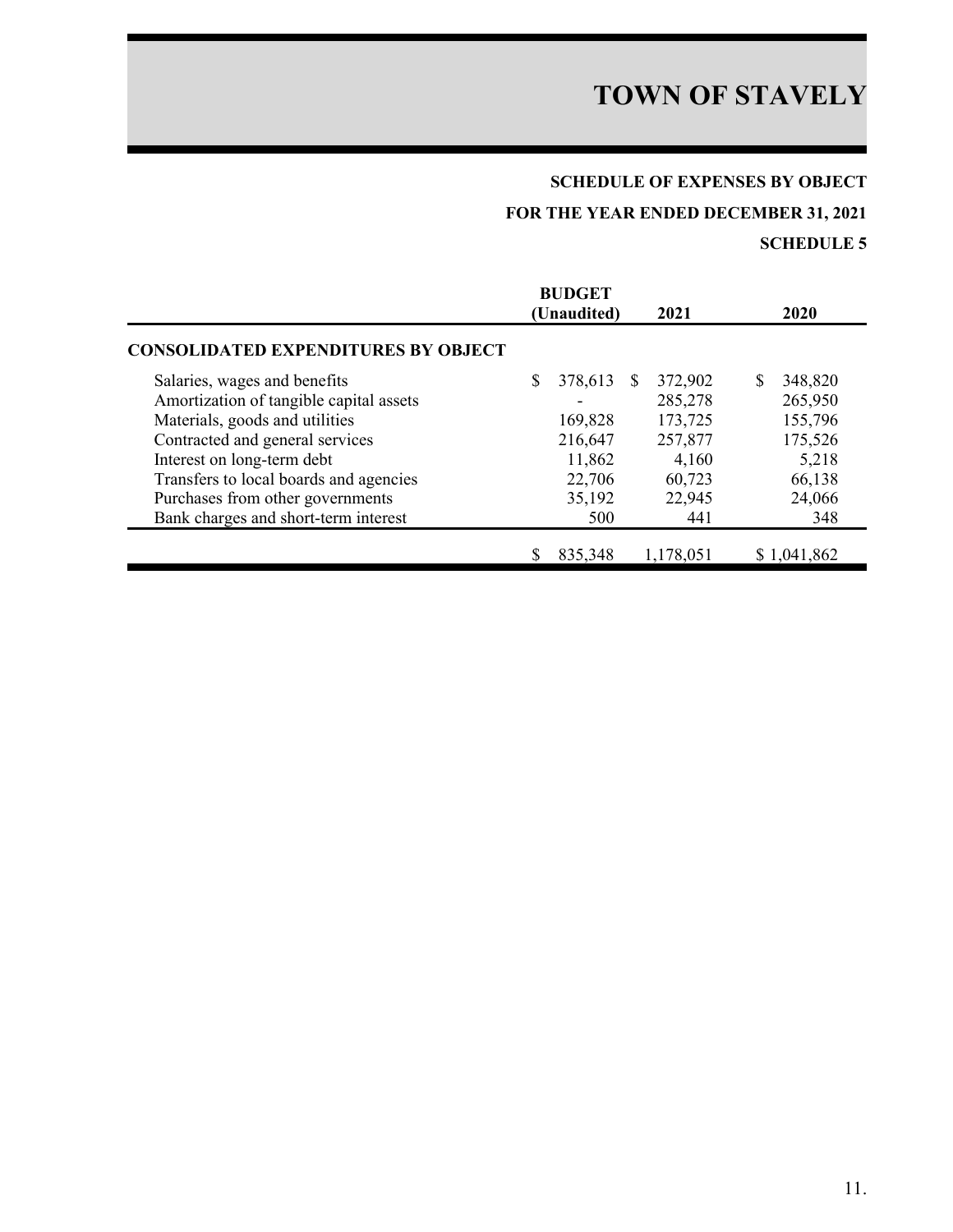### **SCHEDULE OF SEGMENTED DISCLOSURE**

## **STATEMENT OF OPERATIONS**

## **FOR THE YEAR ENDED DECEMBER 31, 2021**

|                             |     | General<br>Government | Protective<br>Services | Transportation<br>Services | Planning and<br>Development | Recreation<br>and Culture |                          | Environmental<br>Services | Other                    |    | Total     |
|-----------------------------|-----|-----------------------|------------------------|----------------------------|-----------------------------|---------------------------|--------------------------|---------------------------|--------------------------|----|-----------|
| <b>REVENUE</b>              |     |                       |                        |                            |                             |                           |                          |                           |                          |    |           |
| Net municipal taxes         | \$  | 428,490               | \$                     | \$                         | \$                          | \$                        |                          | \$                        | \$                       | \$ | 428,490   |
| Government transfers        |     | 111,786               |                        | 8,142                      | 59,908                      |                           | 35,952                   | 127,736                   |                          |    | 343,524   |
| User fees and sales         |     | 15,559                |                        |                            | 356                         |                           | 7,717                    | 282,218                   |                          |    | 305,850   |
| Investment income           |     | 6,336                 |                        |                            |                             |                           |                          |                           |                          |    | 6,336     |
| Other revenues              |     | 77,419                | 4,002                  | $\overline{\phantom{a}}$   | 12,861                      |                           | 4,238                    | 1,610                     | $\overline{\phantom{a}}$ |    | 100,130   |
|                             |     | 639,590               | 4,002                  | 8,142                      | 73,125                      |                           | 47,907                   | 411,564                   |                          |    | 1,184,330 |
| <b>EXPENSES</b>             |     |                       |                        |                            |                             |                           |                          |                           |                          |    |           |
| Contract & general services |     | 66,173                | 21,492                 | 21,390                     | 69,216                      |                           | 445                      | 79,163                    |                          |    | 257,879   |
| Salaries and wages          |     | 195,306               | 2,355                  | 59,556                     |                             |                           | 28,480                   | 87,203                    |                          |    | 372,900   |
| Goods and supplies          |     | 27,809                | 4,702                  | 75,679                     |                             |                           | 11,797                   | 53,737                    |                          |    | 173,724   |
| Transfers to local boards   |     |                       |                        |                            |                             |                           | 59,973                   |                           | 750                      |    | 60,723    |
| Long-term debt interest     |     |                       |                        |                            | 4,160                       |                           | $\overline{\phantom{a}}$ |                           |                          |    | 4,160     |
| Other expenses              |     | 442                   | 4,991                  |                            |                             |                           | $\overline{\phantom{a}}$ | 17,954                    |                          |    | 23,387    |
|                             |     | 289,730               | 33,540                 | 156,625                    | 73,376                      |                           | 100,695                  | 238,057                   | 750                      |    | 892,773   |
| <b>NET REVENUE BEFORE</b>   |     |                       |                        |                            |                             |                           |                          |                           |                          |    |           |
| <b>AMORTIZATION</b>         |     | 349,860               | (29, 538)              | (148, 483)                 | (251)                       |                           | (52, 788)                | 173,507                   | (750)                    |    | 291,557   |
| Amortization                |     | 1,839                 | 30,739                 | 158,933                    |                             |                           | 3,108                    | 90,659                    |                          |    | 285,278   |
| <b>NET REVENUE</b>          | \$. | 348,021               | (60, 277)              | (307, 416)                 | \$<br>(251)                 | \$                        | (55,896)                 | \$<br>82,848              | \$<br>(750)              | -S | 6,279     |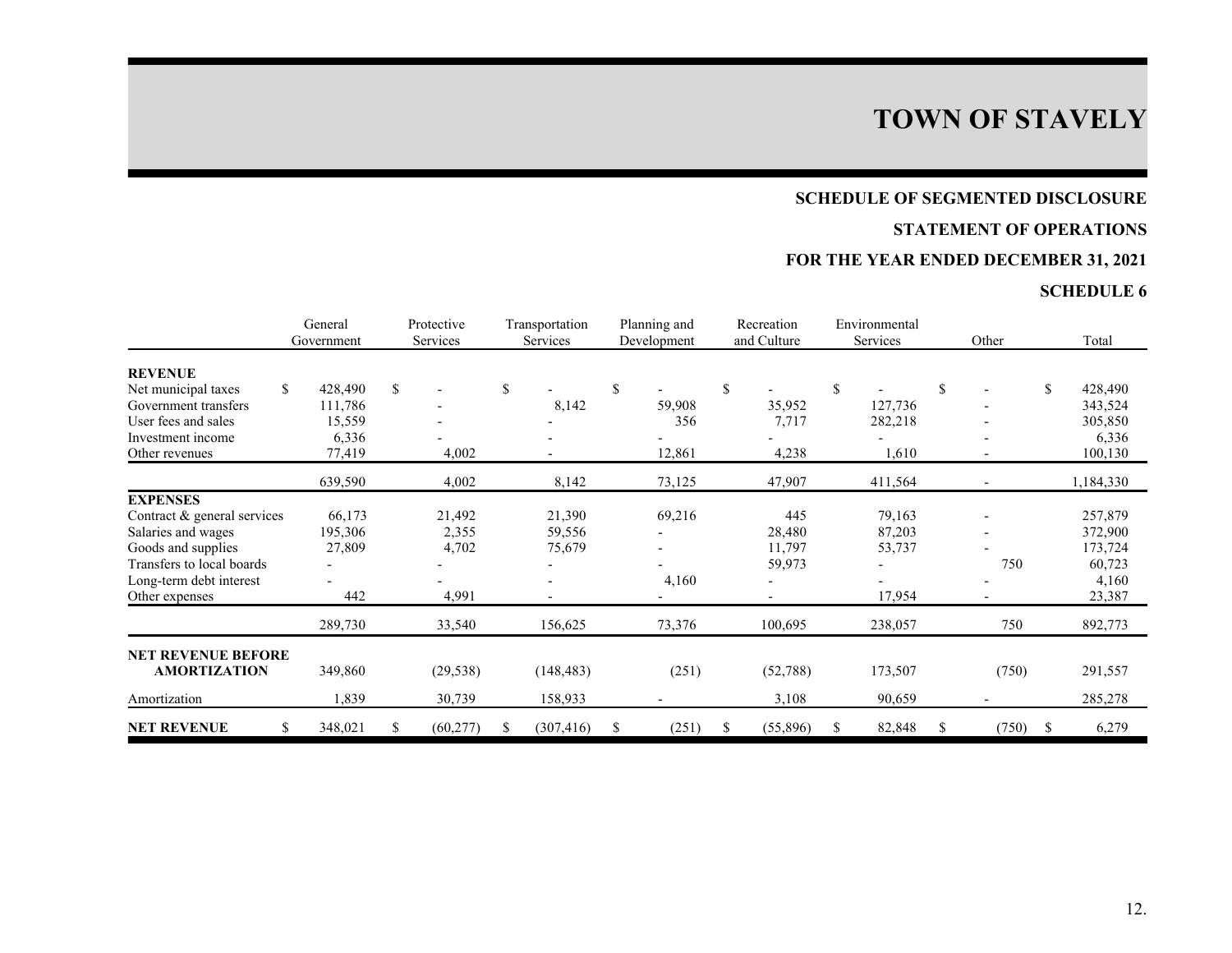### **NOTES TO FINANCIAL STATEMENTS**

### **FOR THE YEAR ENDED DECEMBER 31, 2021**

#### **1. SIGNIFICANT ACCOUNTING POLICIES**

The consolidated financial statements of the Town of Stavely are the representations of management prepared in accordance with Canadian public sector accounting standards for local governments established by the Public Sector Accounting Board of the Chartered Professional Accountants of Canada. Significant aspects of the accounting policies adopted by the town are as follows:

#### (a) Reporting Entity

The consolidated financial statements reflect the assets, liabilities, revenues and expenditures, changes in fund balances and change in financial position of the reporting entity. This entity is comprised of the municipal operations plus all of the organizations that are owned or controlled by the town and are therefore, accountable to the Town Council for the administration of their financial affairs and resources.

The schedule of taxes levied also includes requisitions for education, health, social and other external organizations that are not part of the municipal reporting entity.

The statements exclude trust assets that are administered for the benefit of external parties.

(b) Basis of accounting

The financial statements are prepared using the accrual basis of accounting. The accrual basis of accounting records revenue as it is earned and measurable. Expenses are recognized as they are incurred and measurable based upon receipt of goods or services and/or the legal obligation to pay.

Funds from external parties and earnings thereon restricted by agreement or legislation are accounted for as deferred revenue until used for the purpose specified.

Government transfers, contributions, and other amounts are received from third parties pursuant to legislation, regulation, or agreement and may only be used for certain programs, in the completion of specific work, or for the purchase of tangible capital assets. In addition, certain user charges and fees are collected for which the related services have yet to be performed. Revenue is recognized in the period when the related expenses are incurred, services performed or the tangible capital assets are acquired.

(c) Government Transfers

Government transfers are the transfer of assets from senior levels of government that are not the result of an exchange transaction, are not expected to be repaid in the future, or the result of a direct financial return.

Government transfers are recognized in the financial statements as revenue in the period in which events giving rise to the transfer occur, providing the transfers are authorized, any eligibility criteria have been met, and reasonable estimates of the amounts can be determined.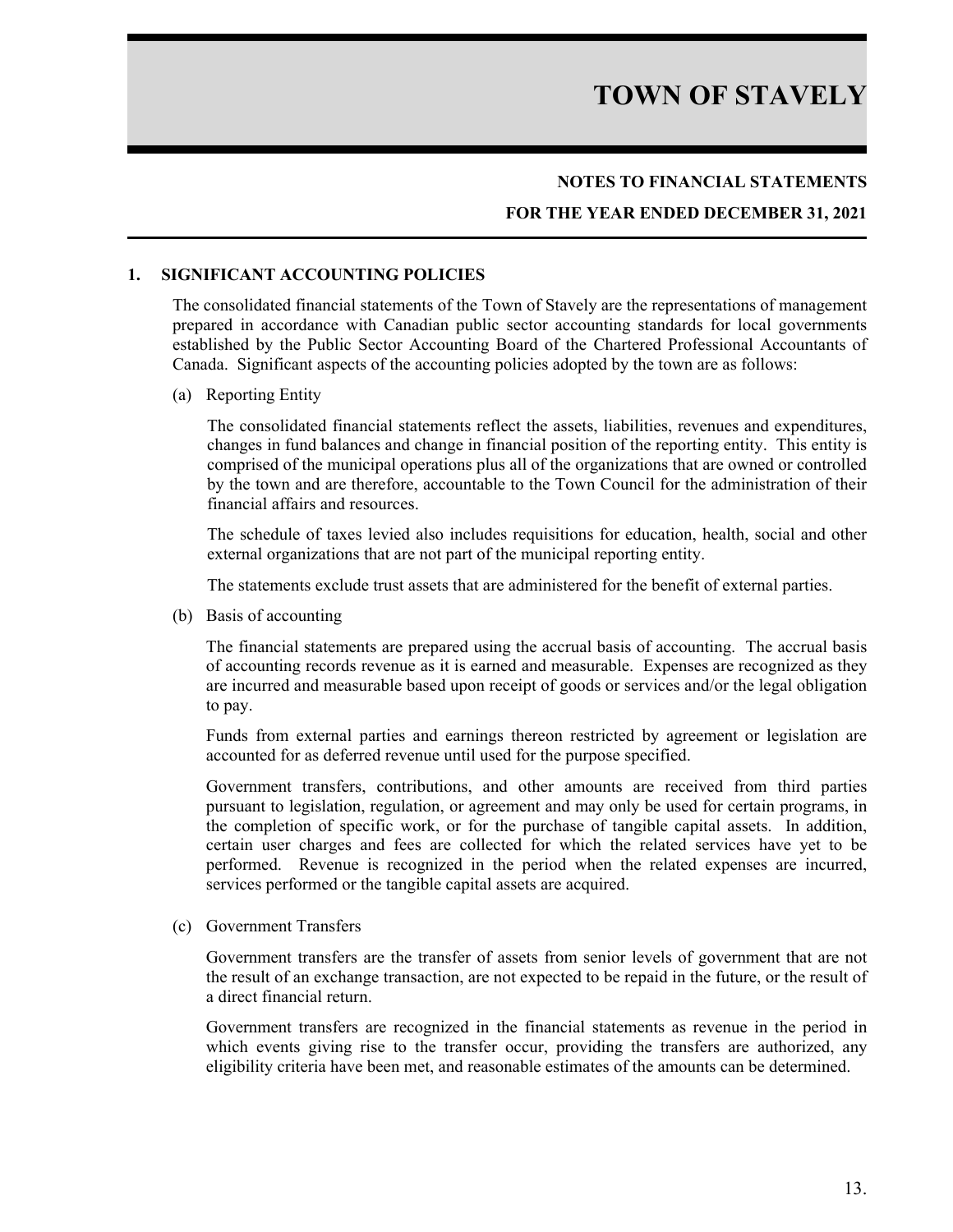### **NOTES TO FINANCIAL STATEMENTS**

### **FOR THE YEAR ENDED DECEMBER 31, 2021**

#### **1. SIGNIFICANT ACCOUNTING POLICIES, continued**

#### (d) Investments

Investments are recorded at cost. Investment premiums and discounts are amortized on the net present value basis over the term of the respective investments. When there has been a loss in value that is other than a temporary decline, the respective investment is written down to recognize the loss.

(e) Non-Financial Assets

Non-financial assets are not available to discharge existing liabilities and are held for use in the provision of services. They have useful lives extending beyond the current year and are not intended for sale in the normal course of operations. The change in non-financial assets during the year, together with the excess of revenues over expenses, provides the Consolidated Change in Net Financial Assets (Debt) for the year.

i. Tangible Capital Assets

Tangible capital assets are recorded at cost which includes all amounts that are directly attributable to acquisition, construction, development or betterment of the assets. The cost, less residual value of the tangible capital assets is amortized on a straight-line basis over the estimated useful life as follows:

| Land Improvements            | $15-25$ years |
|------------------------------|---------------|
| <b>Buildings</b>             | $25-50$ years |
| <b>Engineered Structures</b> |               |
| Water System                 | $35-75$ years |
| Wastewater system            | $35-75$ years |
| Other engineered structures  | $15-40$ years |
| Machinery and equipment      | 5-40 years    |
| Vehicles                     | 3-20 years    |

One-half of the annual amortization is charged in the year of acquisition and in the year of disposal. Assets under construction are not amortized until the assets are available for productive use.

ii. Contributions of Tangible Capital Assets

Tangible capital assets received as contributions are recorded at fair value at the date of receipt and also are recorded as revenue

#### iii. Inventories

Inventories held for consumption are recorded at the lower of cost and replacement cost.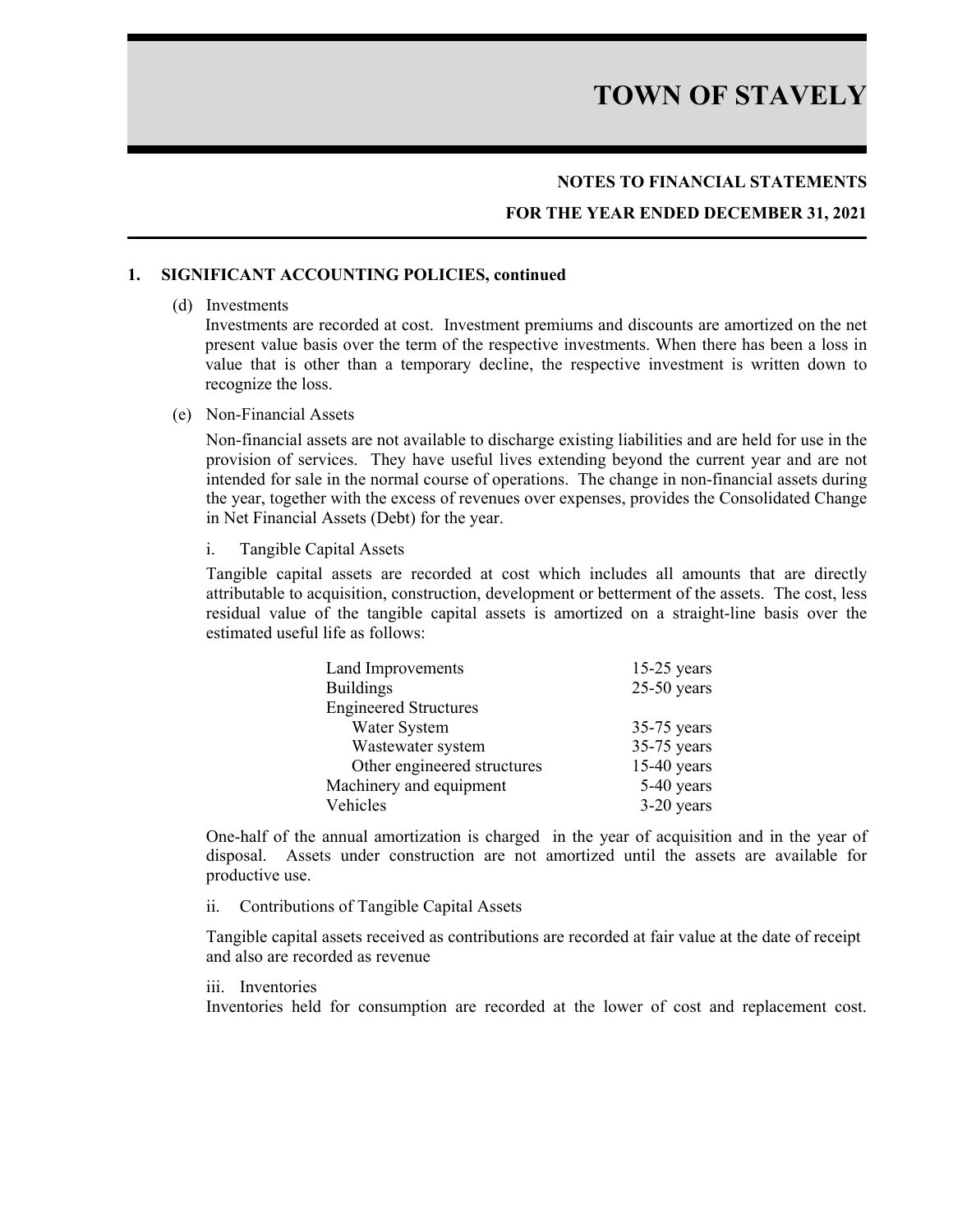## **NOTES TO FINANCIAL STATEMENTS**

### **FOR THE YEAR ENDED DECEMBER 31, 2021**

#### **1. SIGNIFICANT ACCOUNTING POLICIES, continued**

(f) Prepaid Local Improvement Charges

Construction and borrowing costs associated with local improvement projects are recovered through annual special assessments during the period of the related borrowing. These levies are collectible from property owners for work performed by the municipality.

Where a taxpayer has elected to repay the outstanding local improvement charges, such amounts are recorded as deferred revenue. Deferred revenue is amortized to revenue on a straight-line basis over the remaining term of the related borrowings.

In the event that the prepaid amounts are applied against the related borrowings, the deferred revenue is amortized to revenue by the amount equal to the debt repayment.

(g) Tax Revenue

Tax revenues are recognized when the tax has been authorized by bylaw and the taxable event has occurred. Requisitions operate as a flow through and are excluded from municipal revenue.

(h) Reserves for Future Expenditures

Reserves are established at the discretion of council to set aside funds for future operating and capital expenditures. Transfers to and/or from reserves are reflected as an adjustment to the applicable fund.

(i) Use of Estimates

The preparation of financial statements in conformity with Canadian public sector accounting standards requires management to make estimates and assumptions that affect the reported amounts of assets and liabilities and disclosure of contingent assets and liabilities at the date of the financial statements, and the reported amounts of revenues and expenditures during the period. Where measurement uncertainty exists, the financial statements have been prepared within reasonable limits of materiality. Actual results could differ from those estimates.

(j) Fund Accounting

Management funds consist of the operating, capital and reserve funds. Transfers between funds are recorded as adjustments to the appropriate equity account. Principal payments on debt are recorded as an increase in the capital fund and debt interest payments are recorded as operating fund expenditure. Proceeds from sales of land held for resale are recorded as operating fund revenues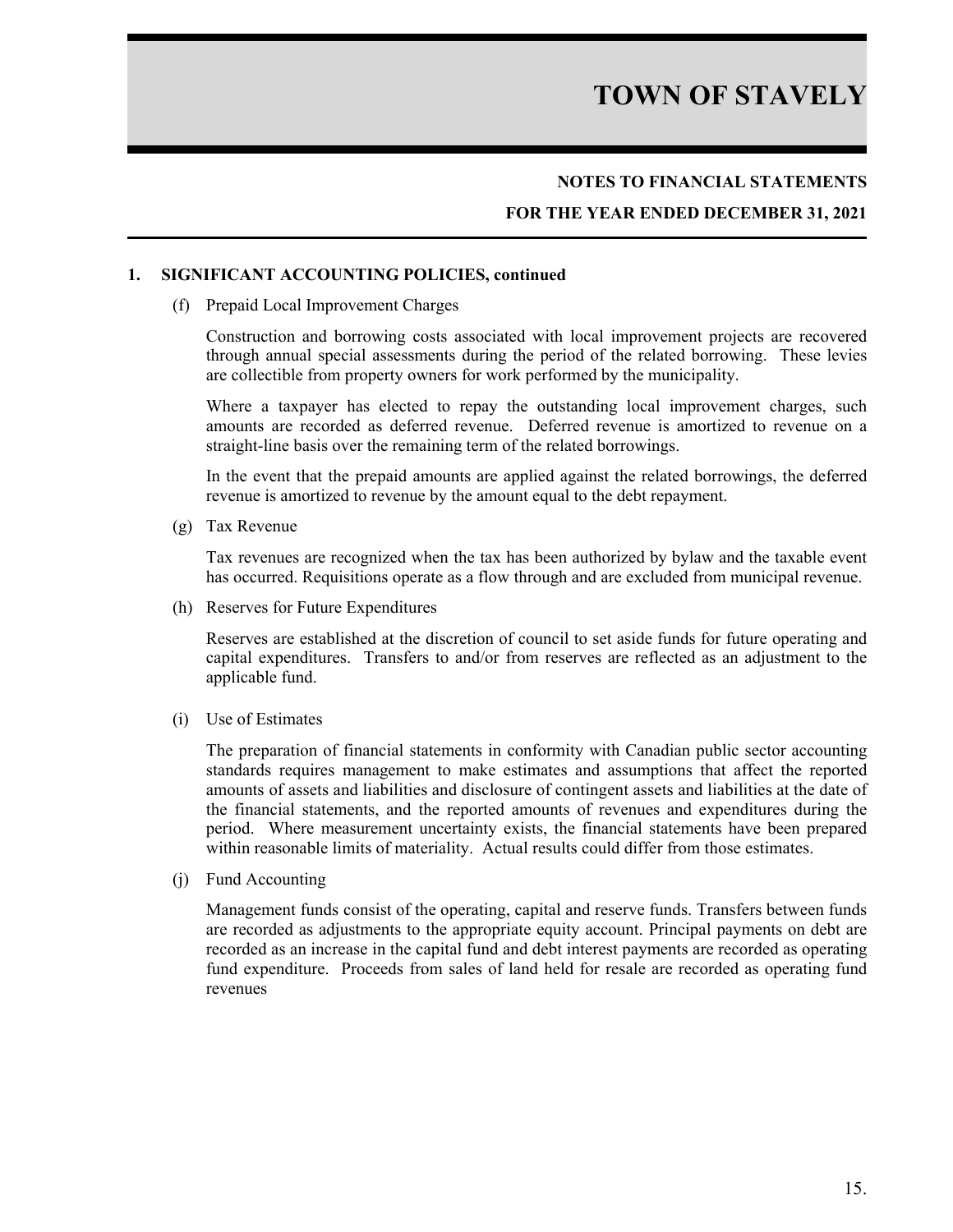### **NOTES TO FINANCIAL STATEMENTS**

### **FOR THE YEAR ENDED DECEMBER 31, 2021**

#### **1. SIGNIFICANT ACCOUNTING POLICIES, continued**

#### (k) Requisition Over-levies and Under-levies

Over-levies and under-levies arise from the difference between the actual property tax levy made to cover each requisition and the actual amount requisitioned.

If the actual levy exceeds the requisition, the over-levy is accrued as a liability and property tax revenue is reduced. Where the actual levy is less than the requisition amount, the under-levy is accrued as a receivable and as property tax revenue.

Requisition tax rates in the subsequent year are adjusted for any over-levies or under-levies of the prior year.

#### **2. CASH AND BANK FACILITY**

Cash and temporary investments

|                                                             | 2021               | 2020                     |
|-------------------------------------------------------------|--------------------|--------------------------|
| Cash<br>Temporary investments                               | 833,924<br>454,141 | 937,951<br>S.<br>397,566 |
|                                                             | 1,288,065          | 1,335,517                |
| Less restricted Restricted funds for other than current use | (858, 460)         | (991,664)                |
| Unrestricted cash                                           | 429,605            | 343,853                  |

Short-term notes and deposits have effective interest rates of 0.050% to 2.45% (Average - 1.43%) and mature in less than one year.

#### Bank operating credit facility

The Town of Stavely has established a demand operating revolving credit facility to a maximum of \$100,000. Interest is charged on the outstanding balance at prime bank rate plus 1.00% and is payable on the last day of each month. Advances and repayments are in increments of \$10,000. Security for the operating facility is by way of a bylaw passed by the Town of Stavely and a general security agreement over the assets of the Town. The Town does not have an outstanding balance at year end.

The town has a ATB Mastercard with a limit of \$8,000. Outstanding balances will bear interest at prime plus 2.0% Security is the same as the operating credit facility.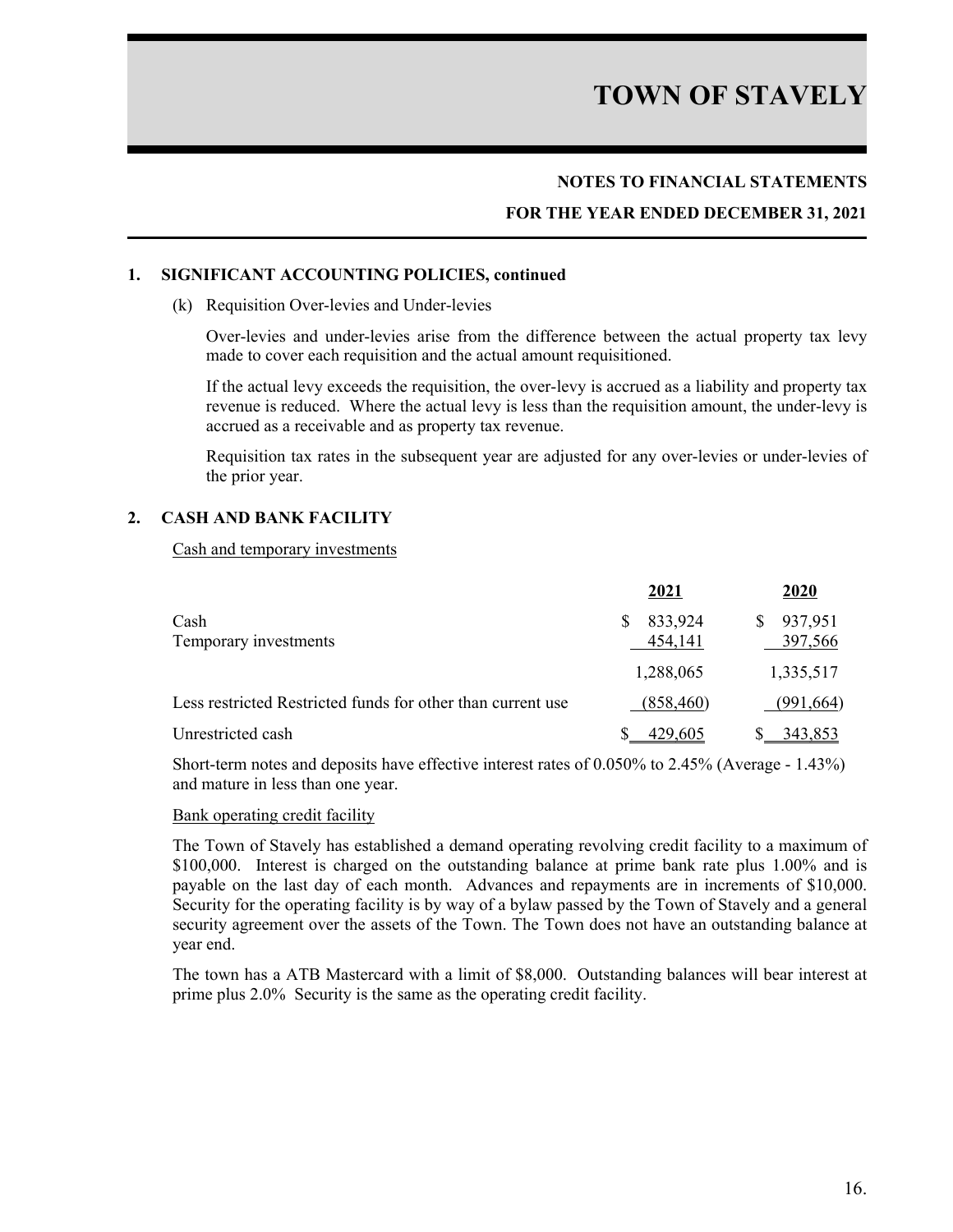#### **NOTES TO FINANCIAL STATEMENTS**

#### **FOR THE YEAR ENDED DECEMBER 31, 2021**

#### **3. RECEIVABLES**

| Property taxes                                              | 2021                  | 2020                   |
|-------------------------------------------------------------|-----------------------|------------------------|
| Current taxes and grants in place of taxes<br>Arrears taxes | \$<br>27,353<br>4,964 | \$<br>56,997<br>10,484 |
| Less: allowance for doubtful accounts                       | 32,317                | 67,481                 |
|                                                             | S<br>32,317           | 67,481                 |
| Other                                                       |                       |                        |
| <b>GST</b>                                                  | \$<br>4,637           | \$<br>4,889            |
| Grants                                                      | 601,973               | 361,843                |
| Trade and other receivables                                 | 49,305                | 41,509                 |
|                                                             | 655,915               | 408,241                |
| Less: allowance for doubtful accounts                       |                       |                        |
|                                                             | 655.915               | 408.241                |
|                                                             | 688,232               | 475.722                |

### **4. INVENTORY**

#### Land held for resale

Inventory is comprised of a parcels of land purchased by the Town in 2018 and in 2021 for future subdivision purposes. The land is recorded at the lower of cost or net realizable value. The cost includes the original purchase price and incidental costs expended by the Town during the balance of the year. Related development costs incurred to provide infrastructure such as water and wastewater services, roads, sidewalks and street lighting are recorded as physical assets under the respective function. The land is recorded as a financial asset as it meets the requirements for such classification under the public sector standards.

#### **5. TANGIBLE CAPITAL ASSETS**

| <b>NET BOOK VALUE</b>                | 2021          | 2020         |
|--------------------------------------|---------------|--------------|
| Land                                 | \$<br>980,579 | 980,579<br>S |
| Land Improvements                    | 8,947         | 10,573       |
| <b>Buildings</b>                     | 1,048,824     | 1,050,409    |
| <b>Engineered Structures</b>         |               |              |
| Roadway system                       | 1,156,554     | 1,290,129    |
| Water distribution system            | 1,890,659     | 1,913,046    |
| Wastewater treatment system          | 252,659       | 197,485      |
| Machinery, equipment and furnishings | 237,571       | 258,730      |
| Vehicles                             | 75,154        | 92,049       |
|                                      | \$5,650,947   | \$5,793,000  |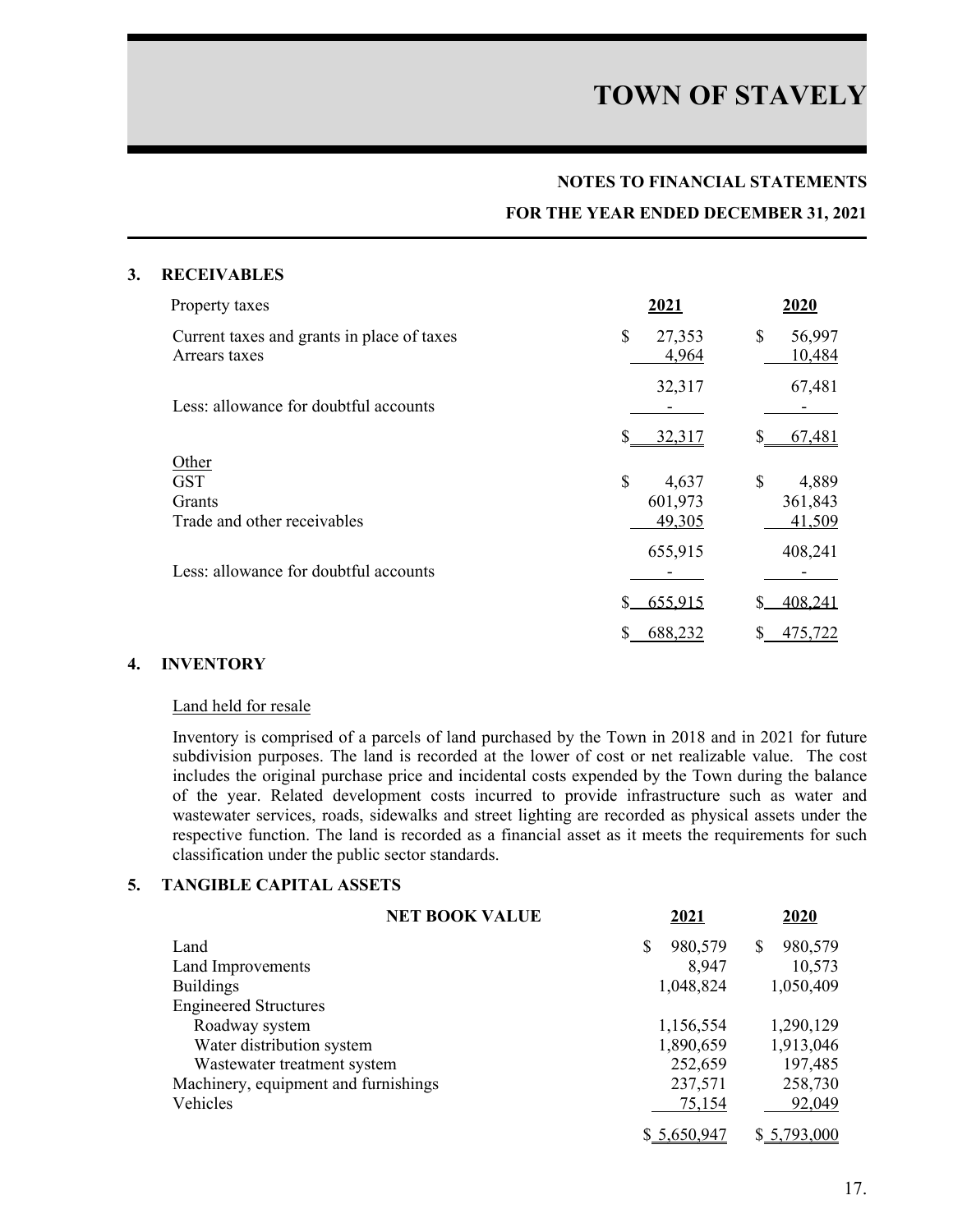#### **NOTES TO FINANCIAL STATEMENTS**

#### **FOR THE YEAR ENDED DECEMBER 31, 2021**

| 6. |          | <b>LONG-TERM DEBT</b>                              |                                                    |                                                                | 2021                                                     |               | 2020                                                      |
|----|----------|----------------------------------------------------|----------------------------------------------------|----------------------------------------------------------------|----------------------------------------------------------|---------------|-----------------------------------------------------------|
|    |          |                                                    |                                                    |                                                                |                                                          |               |                                                           |
|    |          | Tangible capital asset term loans                  |                                                    |                                                                |                                                          |               |                                                           |
|    | 1.<br>2. | ATB Financial term loan<br>ATB Financial term loan |                                                    |                                                                | \$<br>46,915<br>78,500<br>125,415                        | $\mathcal{S}$ | 58,916<br>94,200<br>153,116                               |
|    |          | Other term loans                                   |                                                    |                                                                |                                                          |               |                                                           |
|    | 3.       | ATB Financial term loan                            |                                                    |                                                                | 154,000                                                  |               |                                                           |
|    |          |                                                    |                                                    |                                                                | \$279,415                                                | \$            | 153,116                                                   |
|    |          | <b>Current Portion</b>                             |                                                    |                                                                | \$<br>38,700                                             | \$            | 27,700                                                    |
|    |          |                                                    |                                                    | Principle                                                      | Interest                                                 |               | Total                                                     |
|    |          |                                                    | 2022<br>2023<br>2024<br>2025<br>2026<br>Thereafter | \$<br>38,700<br>38,700<br>38,700<br>37,615<br>26,700<br>99,000 | \$<br>7,684<br>6,620<br>5,555<br>4,491<br>3,457<br>2,723 | $\mathbb{S}$  | 46,384<br>45,320<br>44,255<br>42,106<br>30,157<br>101,723 |
|    |          |                                                    |                                                    | \$<br>279,415                                                  | \$<br>30,530                                             | S             | 309,945                                                   |

There were no Debenture debts outstanding as of December 31, 2021. Debenture debt is issued on the credit and security of the Town of Stavely at large.

1. ATB Financial term loan repayable annually with a principal payment of \$12,000 plus interest calculated at prime plus 0.30%. Amortization of the loan is over 25 years with a term of 10 years. The loan is issued on the credit and security of the Town of Stavely at large.

2. ATB Financial loan repayable annually with a principal payment of \$15,700 plus interest calculated at prime plus 0.30%. Amortization of the loan is over 10 years. The loan is issued on the credit and security of the Town of Stavely at large.

3. ATB Financial loan repayable annually with a principal payment of \$11,000 plus interest calculated at prime plus 0.30%. Amortization of the loan is over 15 years. The loan is issued on the credit and security of the Town of Stavely at large.

All ATB Financial loans are due on demand. ATB Financial has indicated however, that they will accept monthly payments on the term non revolving loans. All ATB Financial banking facilities are subject to annual review.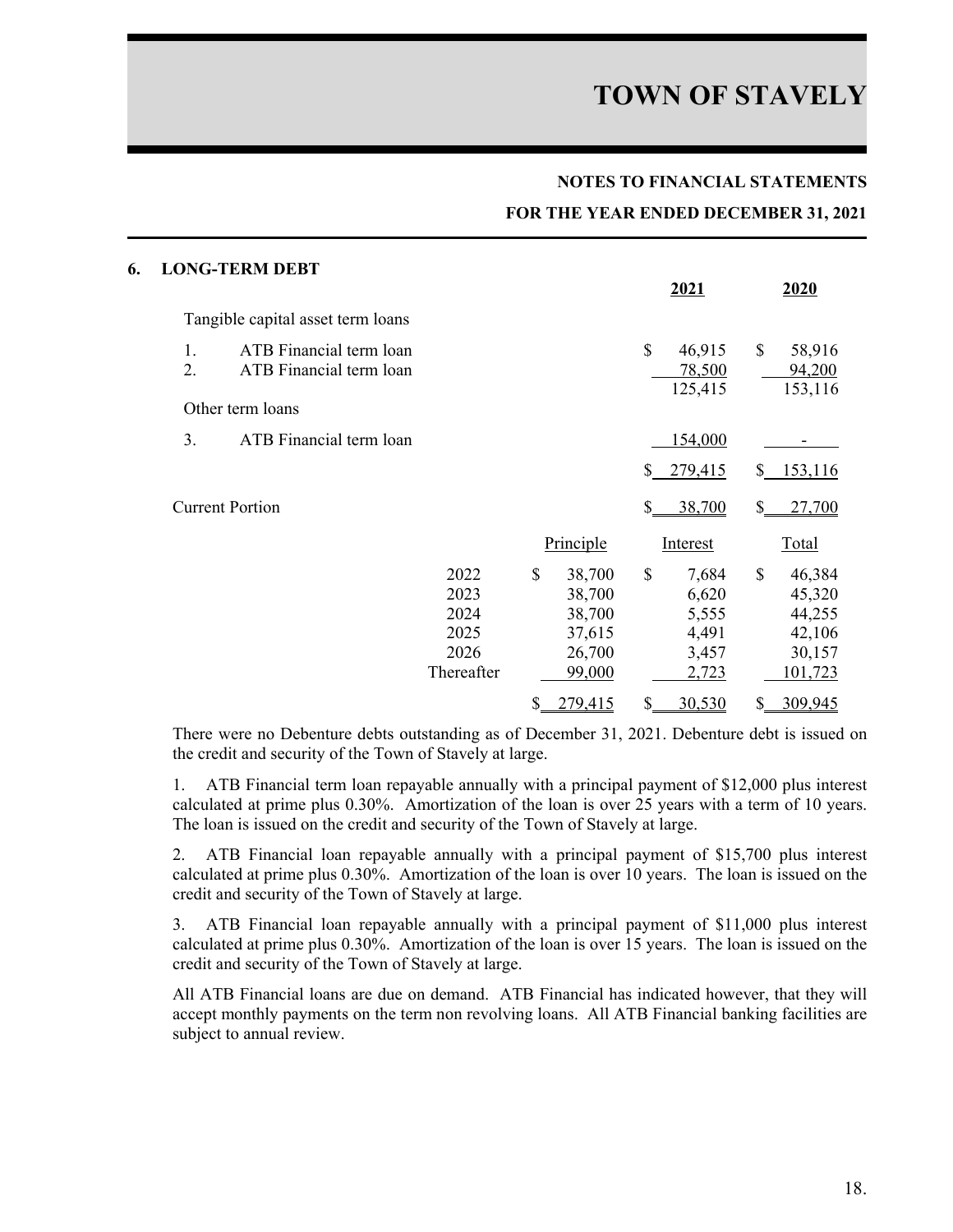#### **NOTES TO FINANCIAL STATEMENTS**

#### **FOR THE YEAR ENDED DECEMBER 31, 2021**

| 7. | <b>DEFERRED REVENUE</b>  |             |   |         |
|----|--------------------------|-------------|---|---------|
|    |                          | 2021        |   | 2020    |
|    | Unearned income          |             |   |         |
|    | AB Community Partnership | \$          | S | 42,960  |
|    | MSI grant capital        | 797,026     |   | 632,088 |
|    | <b>CCBF</b>              | 178,569     |   | 112,340 |
|    | Other                    | 7,954       |   | 107,388 |
|    | Fire grant               |             |   | 800     |
|    |                          | 983,549     |   | 895,576 |
|    | Prepaid income           | 23,692      |   | 22,020  |
|    |                          | \$1,007,241 |   | 917,596 |

#### **8. SALARY AND BENEFITS DISCLOSURE**

Disclosure of salaries and benefits for elected municipal officials, the chief administrative officer and designated officers as required by Alberta Regulation 313-2000 is as follows:

|                              | 2021   |                            |        | 2020   |  |
|------------------------------|--------|----------------------------|--------|--------|--|
|                              | Salary | Benefits and<br>Allowances | Total  | Total  |  |
| Councillors:                 |        |                            |        |        |  |
| J. Binmore                   | 2,495  |                            | 2,495  | 2,278  |  |
| D. Gugala                    | 2,060  |                            | 2,060  | 2,288  |  |
| G. Hall                      | 2,610  |                            | 2,610  | 2,480  |  |
| T. Martin                    | 1,665  |                            | 1,665  | 1,815  |  |
| D. Norby                     | 1,910  |                            | 1,910  | 2,360  |  |
| M. Varey                     | 2,245  |                            | 2,245  | 2,245  |  |
| R. Whittingham               | 1,960  |                            | 1,960  | 1,830  |  |
| Chief Administrative Officer | 70,298 | 13,328                     | 83,626 | 79,881 |  |
| Designated officers          | 15,311 |                            | 15,311 | 14,907 |  |

- (1) Salary includes regular base pay, bonuses, overtime, lump sum payments, gross honoraria, and any other direct cash remuneration.
- (2) Employer's share of all employee benefits and contributions or payments made on behalf of employees including pension, health care, dental coverage, vision coverage, group life insurance, accidental disability and dismemberment insurance, long and short term disability plans, professional memberships and tuition.
- (3) Benefits and allowance figures also include the employer's share of the costs of additional taxable benefits including special leave with pay, financial planning services. retirement services, concession loans, travel allowances, car allowances and club memberships.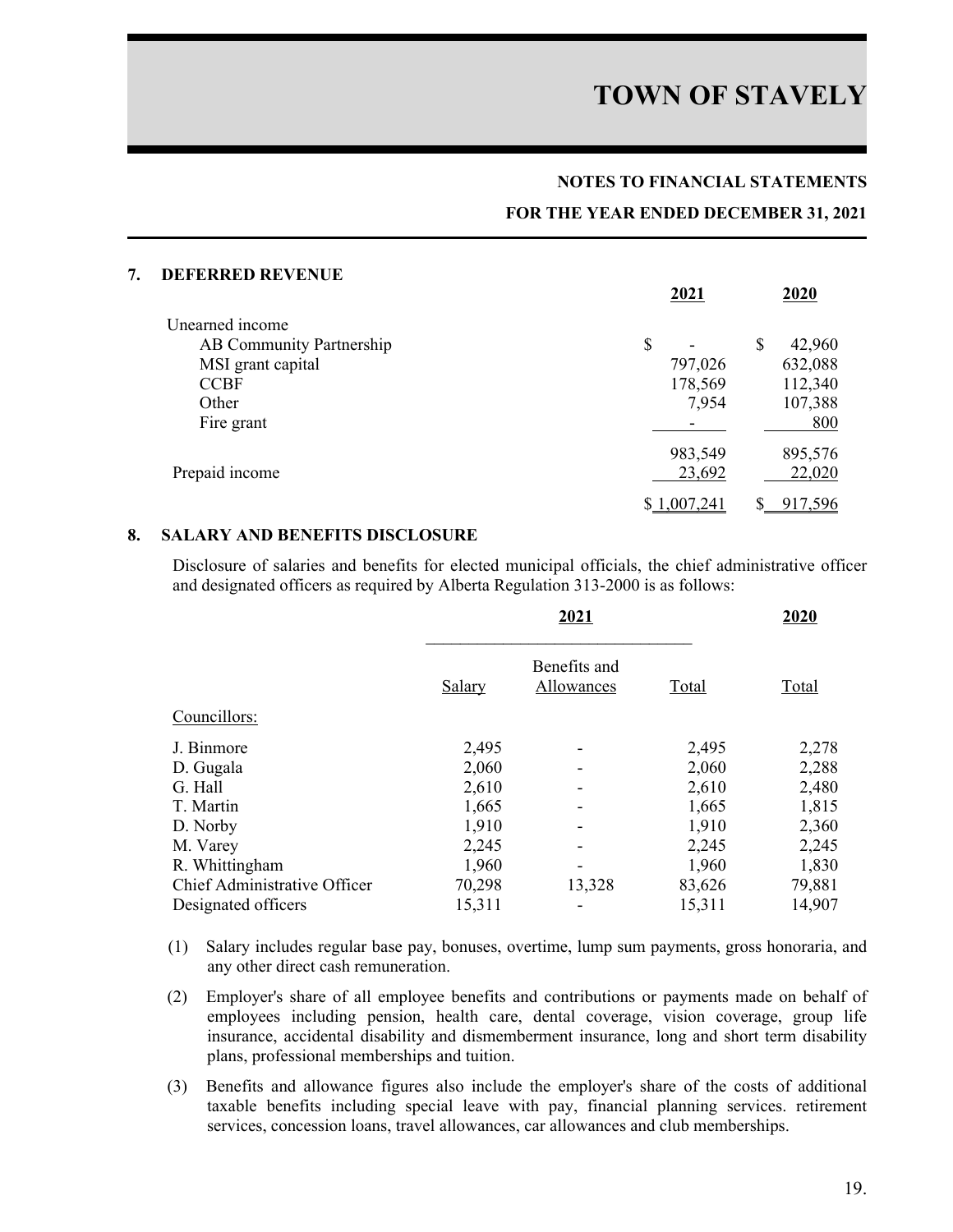### **NOTES TO FINANCIAL STATEMENTS**

#### **FOR THE YEAR ENDED DECEMBER 31, 2021**

#### **9. DEBT LIMITS**

Section 276(2) of the Municipal Government Act requires that debt and debt limits as defined by Alberta Regulation 255/00 for the Town of Stavely be disclosed as follows:

|                                                      | 2021                       | 2020                      |
|------------------------------------------------------|----------------------------|---------------------------|
| Total debt limit<br>Total debt                       | \$1,543,041<br>(279, 415)  | \$1,404,478<br>(153, 116) |
| Amount of debt limit available (exceeded).           | \$1,263,626                | \$1,251,362               |
|                                                      | 2021                       | 2020                      |
| Debt servicing limit<br>Debt servicing               | 257,174<br>S.<br>(46, 384) | 234,080<br>(31, 911)      |
| Amount of debt servicing limit available (exceeded). | 210,790                    | 202,169                   |

The debt limit is calculated as 1.5 times revenue of the municipality (as defined in Alberta Regulation 255/00) and the debt service limit is calculated at 0.25 times such revenue. Incurring debt beyond these limitations requires approval by the Minister of Municipal Affairs. These thresholds are guidelines used by Alberta Municipal Affairs to identify municipalities that could be at financial risk if further debt is acquired. The calculation taken alone does not represent the financial stability of the municipality. Rather, the financial statements must be interpreted as a whole.

#### **10. EQUITY IN TANGIBLE CAPITAL ASSETS**

|                                       | 2021         | 2020         |
|---------------------------------------|--------------|--------------|
| Tangible capital assets (Schedule 2)  | \$12,380,889 | \$12,237,665 |
| Accumulated amortization (Schedule 2) | (6,729,943)  | (6,444,665)  |
| Net book value                        | 5,650,946    | 5,793,000    |
| Long-term debt (Note 6)               | (125, 415)   | (153,116)    |
|                                       | \$5,525,531  | \$5,639,884  |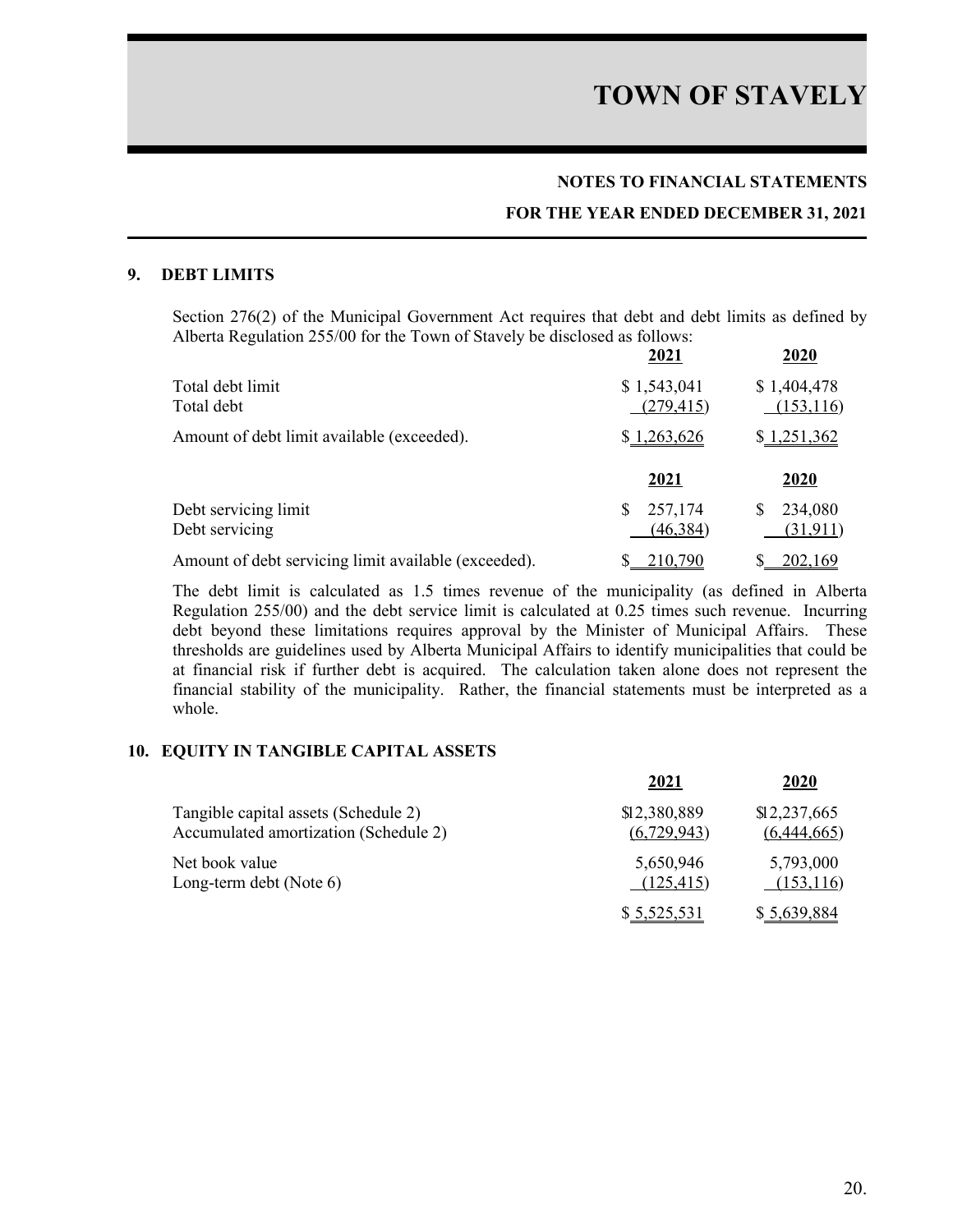#### **NOTES TO FINANCIAL STATEMENTS**

#### **FOR THE YEAR ENDED DECEMBER 31, 2021**

| <b>ACCUMULATED SURPLUS</b><br>11. |               |               |
|-----------------------------------|---------------|---------------|
|                                   | 2021          | 2020          |
| Unrestricted surplus              | \$<br>770,569 | S.<br>704,878 |
| Restricted surplus                |               |               |
| Water reserve                     | 27,897        | 22,897        |
| <b>FCSS</b> reserve               | 3,505         | 962           |
| Joint facility reserve            | 95,586        | 95,586        |
| Park reserve                      | 22,467        | 11,067        |
| Contingency reserve               | 189,401       | 161,901       |
| Operating reserve                 | 8,024         | 8,024         |
| Capital reserve                   | 33,414        | 33,414        |
| Lagoon reserve                    | 38,900        | 36,400        |
| Office equipment                  | 4,400         | 4,400         |
| Fire department                   | 5,100         | 1,600         |
| Recycling                         | 24,499        | 22,000        |
| Total restricted surplus          | 453,193       | 398,251       |
| Equity in tangible capital assets | 5,525,529     | 5,639,884     |
|                                   | \$6,749,291   | \$6,743,013   |

### **12. LOCAL AUTHORITIES PENSION PLAN**

Employees of the Town participate in the Local Authorities Pension Plan (LAPP), which is one of the plans covered by the Alberta Public Sector Pension Plans Act. The LAPP is financed by employer and employee contributions and by investment earnings of the LAPP Fund. Contributions for current service are recorded as expenditures in the year in which they become due.

The Town is required to make current service contributions to the LAPP of 9.39% of pensionable earnings up to the year's maximum pensionable earnings under the Canada Pension Plan and 13.84% on pensionable earnings above this amount.

Total current service contributions by the Town to the LAPP in 2021 were \$20,494 (2020 - \$19,496). Total current service contributions by the employees of the Town to the LAPP in 2021 were \$18,352.68 (2020 - \$17,459).

At December 31, 2020, which is the most recent actuarial assessment, the LAPP disclosed an actuarial surplus of \$4.9 billion.

#### **13. COMMITMENTS**

The Town purchased new financial inhouse operating software. The cost of the software, annual support and ongoing training as necessary has been termed out over a three year period beginning September 2019 and ending August 2022.

The commitment of this costs is as follows:

| 2022 | $\frac{\$}{36,322}$ |
|------|---------------------|
| 2023 | $\$\,$ 9,077        |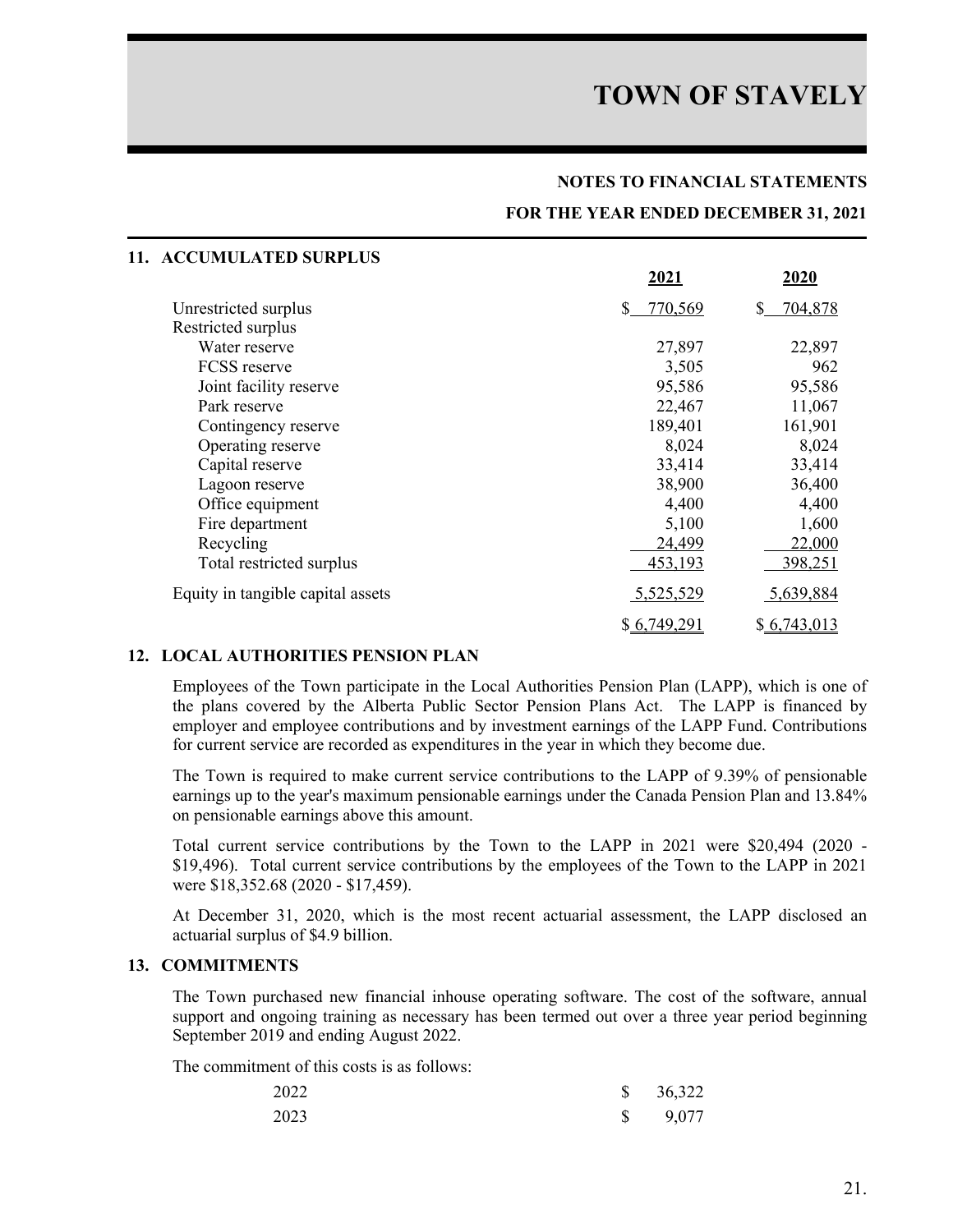### **NOTES TO FINANCIAL STATEMENTS**

### **FOR THE YEAR ENDED DECEMBER 31, 2021**

#### **14. CONTINGENCIES**

The Town has an Alberta Business Master Card with a limit of \$8,000. The interest on an outstanding balance is calculated a prime bank rate plus 2% per annum. Security is provided for by the Town through its borrowing bylaw and a general security agreement over the assets of the Town.

#### **15. FINANCIAL INSTRUMENTS**

The Town's financial instruments consist of cash and temporary investments, accounts receivable, accounts payable, deposit liabilities, accrued liabilities, and long-term debt. It is management's opinion that the town is not exposed to significant interest or currency risk arising from there financial instruments. Financial instruments that are traded on an exchange are reported at fair market value at the reporting date. The adjustment to fair value at the reporting period is reported as an unrealized gain or loss in the statement of operations. All other financial instruments are reported at amortized cost unless there is a permanent decline in value at which time the adjustment to fair value is recorded as an unrealized loss in the statement of operations.

The Town is subject to credit risk with respect to taxes and grants in place of taxes receivable and trade and other receivables. Credit risk arises from the possibility that taxpayers and entities to which the town provides services may experience financial difficulty and be unable to fulfill their obligations. The large number and diversity of taxpayers and customers minimize the credit risk.

Unless otherwise noted, the stated of these financial instruments approximate fair value.

#### **16. SEGMENTED DISCLOSURE**

The Town of Stavely provides a range of services to its ratepayers. For each reported segment, revenues and expenses represent both amounts that are directly attributable to the segment and amounts that are allocated on a reasonable basis. The accounting policies used in these segments are consistent with those followed in the preparation of the financial statements as disclosed in Note 1.

#### **17. COMPARATIVE INFORMATION**

Certain 2020 comparative information has been reclassified to conform with the consolidated financial statement presentation adopted for the current year.

#### **18. ROUNDING**

Certain schedule balances may not add due to formula rounding

#### **19. APPROVAL OF FINANCIAL STATEMENTS**

Council and Management have approved these financial statements.